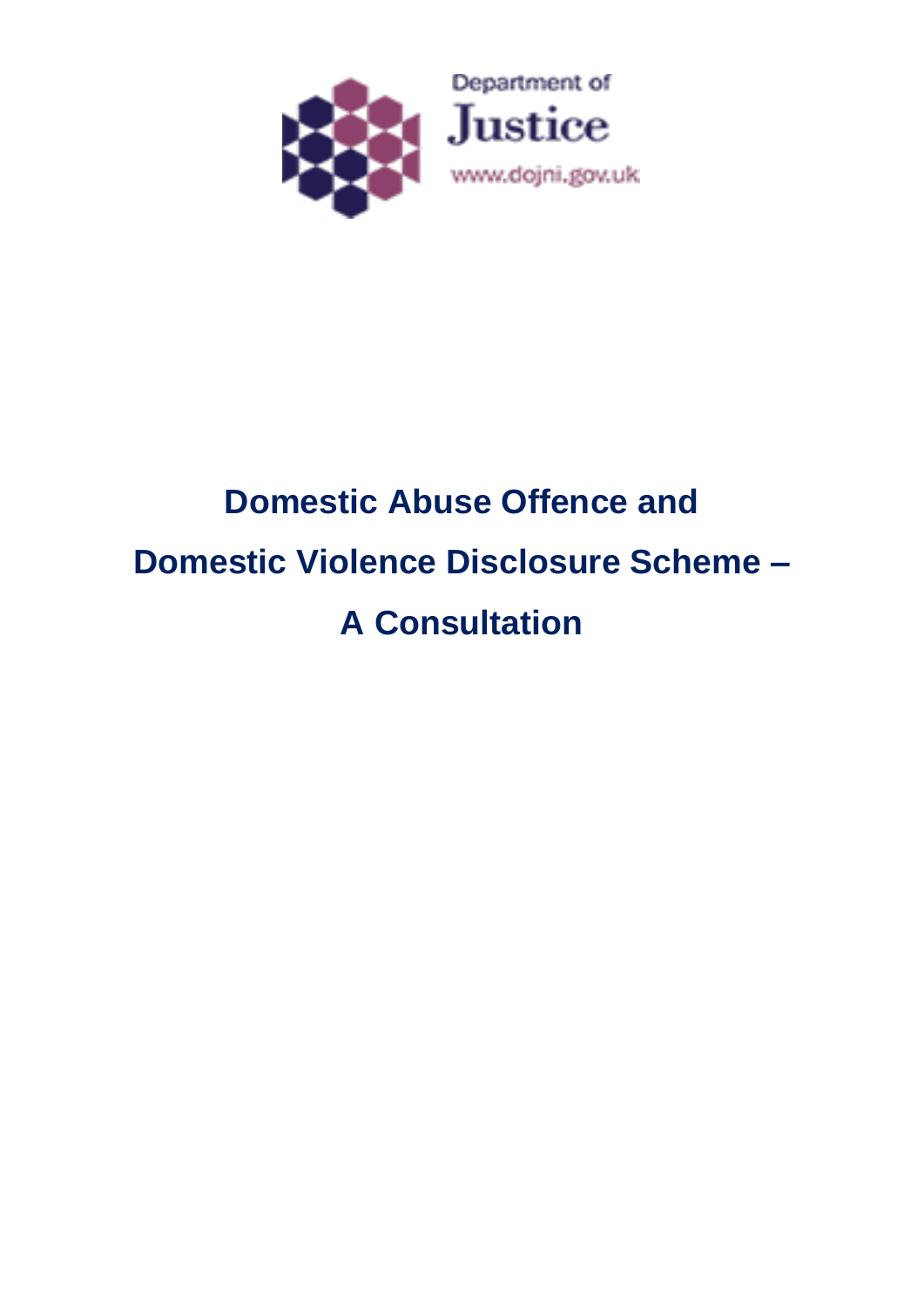### **Domestic Abuse Offence and Domestic Violence Disclosure Scheme –**

#### **A Consultation**

|    |                                                         | Page |
|----|---------------------------------------------------------|------|
|    | <b>Ministerial Foreword</b>                             |      |
| 1. | About this consultation                                 | 1    |
| 2. | <b>Introduction</b>                                     | 2    |
| 3. | Background to this consultation                         | 3    |
| 4. | Should there be an offence of Domestic Abuse?           | 4    |
| 5. | Options for disclosing information on domestic violence | 6    |
| 6. | Impact of consultation proposals                        | 13   |
| 7. | <b>Next steps</b>                                       | 15   |
| 8. | <b>Consultation information</b>                         | 16   |
| 9. | <b>Consultation Questionnaire</b>                       | 17   |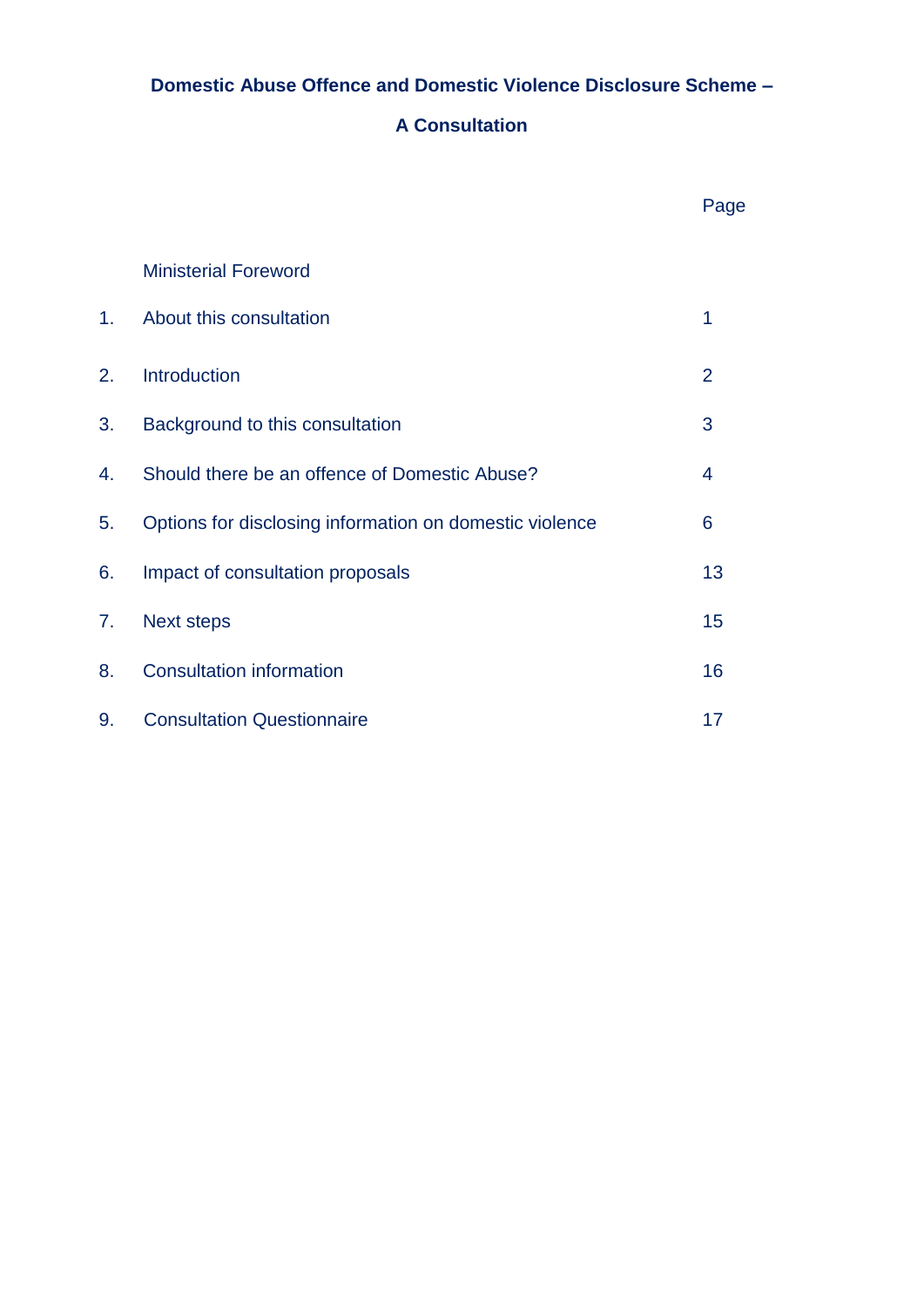# **Ministerial Foreword**

Everyone has the right to feel safe and secure, particularly in their home. It is a fact, however, that there are people living in fear of those closest to them. Domestic violence and abuse is a violation of trust and as such it has a significant impact on the lives of victims, their wider family circle and, in some cases, leads to tragic and untimely deaths.

Domestic violence and abuse happens, behind closed doors, every day in homes across Northern Ireland. We must make every effort to bring domestic violence and abuse out into the open. As Minister of Justice I want to stop these incidents and crimes and to send a clear message that domestic violence and abuse, in any form, is wrong.

My officials have been working in partnership with the Department of Health, Social Services and Public Safety and key stakeholders to develop a new *Stopping Domestic and Sexual Violence and Abuse* Strategy, which will soon go to the Executive for endorsement and publication. I have also recently enacted legislation, through the Justice Act (NI) 2015, to introduce a number of additional provisions to improve the protection available to victims. The Act makes provision for the implementation of Domestic Violence Protection Notices and Orders in Northern Ireland and the additional offence of *'Causing or allowing child or vulnerable adult to suffer serious physical harm'.* Officials are working with colleagues in the wider justice family to introduce these measures in Northern Ireland. Whilst I anticipate that these initiatives will improve the protection available to victims, I want to go further in changing attitudes to domestic violence and abuse and improving the tools available to the criminal justice system. Accordingly, within this document I am seeking views on how we can go further to eradicate such violence and abuse.

It is now widely recognised that domestic abuse is not just about violence. Coercive and controlling behaviour can be more difficult to identify but can have an equally devastating impact on victims. In recognising this, the new strategy includes a revised Government definition of domestic violence and abuse to capture coercive and controlling behaviour. This consultation seeks your views on whether the law needs to be strengthened to keep pace with these developments and create a specific offence to capture patterns of coercive and controlling behaviour in intimate relationships.

I also recognise that whilst we protect victims, we must also prevent these incidents from happening in the first place. Therefore this consultation is also seeking views on whether current arrangements can be enhanced by the establishment of a Domestic Violence Disclosure Scheme in Northern Ireland. This scheme, sometimes known as Clare's Law, would be based on processes that would enable new partners of previously violent individuals to find out about their partner's history of violence and abuse. They could then make informed choices about how and whether they take that relationship forward.

Stopping domestic violence and abuse is one of the most important tasks we face as a Government and as a society. Your views and opinions will inform how and whether an additional offence and a disclosure scheme should be introduced in Northern Ireland.

**DAVID FORD, MLA Minister of Justice**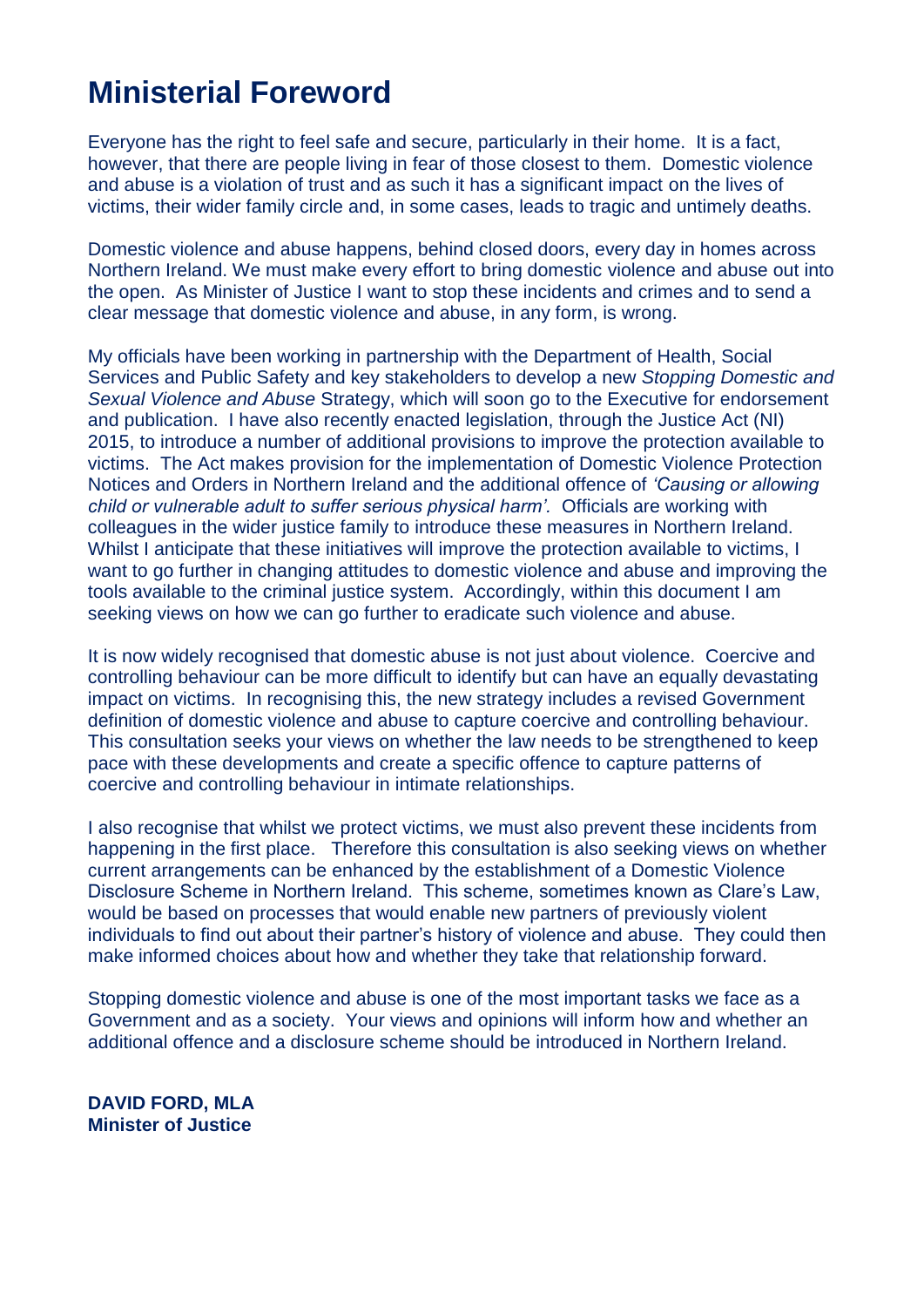# **1 – About this consultation**

This consultation seeks views on:

1

- whether the DOJ should create a specific offence that captures patterns of coercive and controlling behaviour in intimate relationships, in line with the proposed new definition of domestic abuse contained within the draft *Stopping Domestic and Sexual Violence and Abuse* Strategy ; and
- disclosing information about an individual's history of domestic violence to a new partner who is in an intimate relationship<sup>1</sup> with them. It seeks views on a suitable model where the public have a "right to know" or a "right to ask", or whether current arrangements under existing legislation are sufficient. The consultation will also establish the potential scope for any disclosure scheme.

We invite comments from members of the public. **We are particularly interested to hear from victims and survivors of domestic violence and abuse**. This consultation also seeks the views of key stakeholders, and directly affected parties, including the police, practitioners, organisations and individuals with a direct interest in preventing domestic violence and abuse.

The result of initial screening is included in section 6 *'Impact of consultation proposals'* and further detail can be accessed on our website alongside this consultation under *'Equality Screening'*. If you are unable to access the website a copy can be sent to you on request.

For further information on how to respond please see section 8 *'Consultation information'.*

*<sup>1</sup> An 'intimate relationship' would be defined as a relationship between two people which may be reasonably characterised as being physically and emotionally intimate.*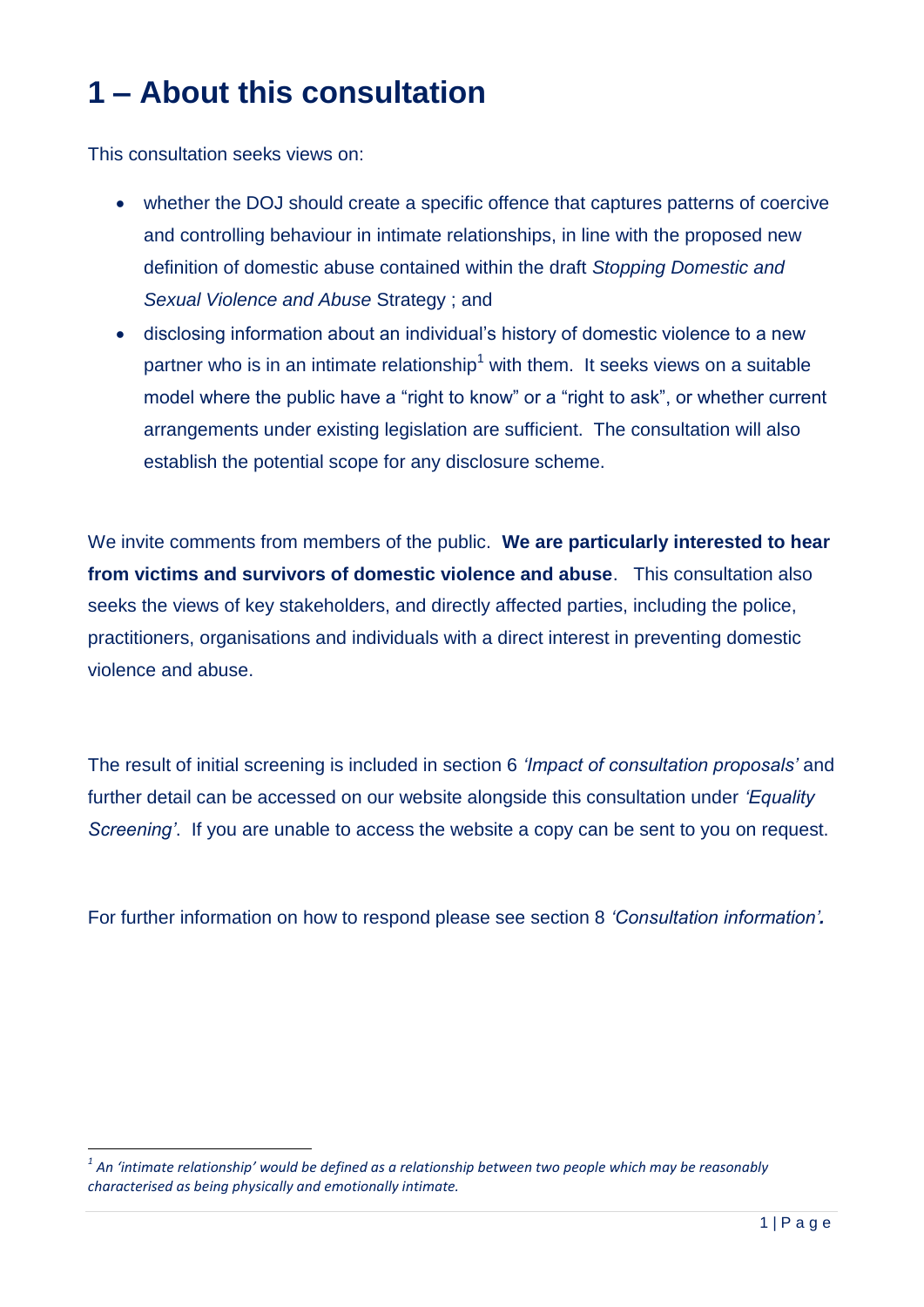# **2. Introduction**

Domestic violence and abuse is a clear violation of human rights and has no place in modern society. As part of our work towards addressing this issue the draft *Stopping Domestic and Sexual Violence and Abuse* Strategy proposes redefining domestic violence and abuse as:

*'threatening, controlling, coercive behaviour, violence or abuse (psychological, virtual, physical, verbal, sexual, financial or emotional) inflicted on anyone (irrespective of age, ethnicity, religion, gender, gender identity, sexual orientation or any form of disability) by a current or former intimate partner or family member.'* 

The non-statutory Government definition of domestic violence and abuse has been revised in recognition of the range and pattern of behaviours used and, following agreement of the draft Strategy by the Executive, will include controlling and coercive behaviour.

Controlling behaviour is described as a range of acts designed to make a person subordinate and/or dependent by isolating them from sources of support, exploiting their resources and capacities for personal gain, depriving them of the means needed for independence, resistance and escape and regulating their everyday behaviour. Coercive behaviour is described as an act or a pattern of acts of assault, threats, humiliation and intimidation or other abuse that is used to harm, punish, or frighten a victim.

Regional, national and international prevalence statistics indicate that in the majority of cases, the victims are women. However anyone can be a victim/survivor as domestic violence and abuse is a widespread problem, affecting people from all walks of life.

*It is vital that we offer help and protection to victims and survivors of abuse.*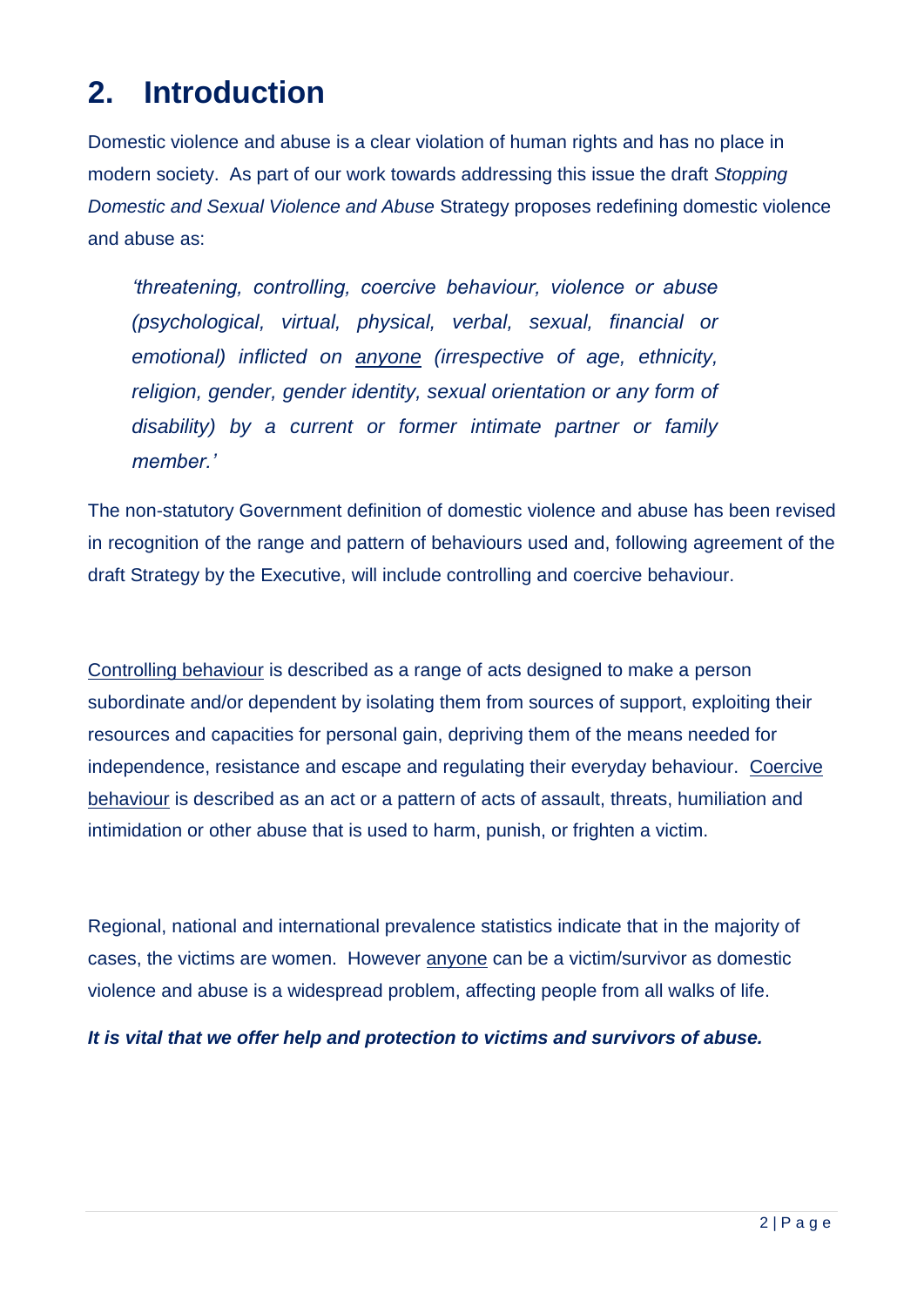# **3. Background to this consultation**

The Department of Justice is committed to ensuring that the criminal justice system, including the Police Service of Northern Ireland (PSNI), has the tools needed to tackle domestic violence, protect victims and bring offenders to justice.

We have recently introduced a number of additional provisions to improve the protection available to victims under the Justice Act (Northern Ireland) 2015. The Act makes provision for the implementation of Domestic Violence Protection Notices and Orders in Northern Ireland and the additional offence of *'Causing or allowing child or vulnerable adult to suffer serious physical harm'.* Officials are working with colleagues in the wider justice family to introduce these measures in Northern Ireland. Whilst we anticipate that these initiatives will improve the protection available to victims, we want to go further in changing attitudes to domestic violence and abuse and improving the tools available to the criminal justice system.

#### *'Stopping Domestic and Sexual Violence and Abuse'* **Strategy**

When developing the draft '*Stopping Domestic and Sexual Violence and Abuse'* Strategy we consulted on the document and sought views on the priorities that should be included. The draft Strategy contains a revised Government definition of domestic violence and abuse. The definition which now includes coercive and controlling behaviour in recognition that abuse often features the exertion of power and control, was welcomed by respondents to the consultation. They also highlighted that a potential priority should be a domestic violence disclosure scheme for Northern Ireland.

This consultation asks whether changing the law to capture patterns of non-violent behaviour within intimate relationships through a specific Domestic Abuse offence will offer better protection. The consultation also asks if there is a need for a disclosure scheme and, if so, how it should work. We also welcome views on whether these initiatives will encourage victims to have the confidence to report their abuse, and cause perpetrators to rethink their behaviour.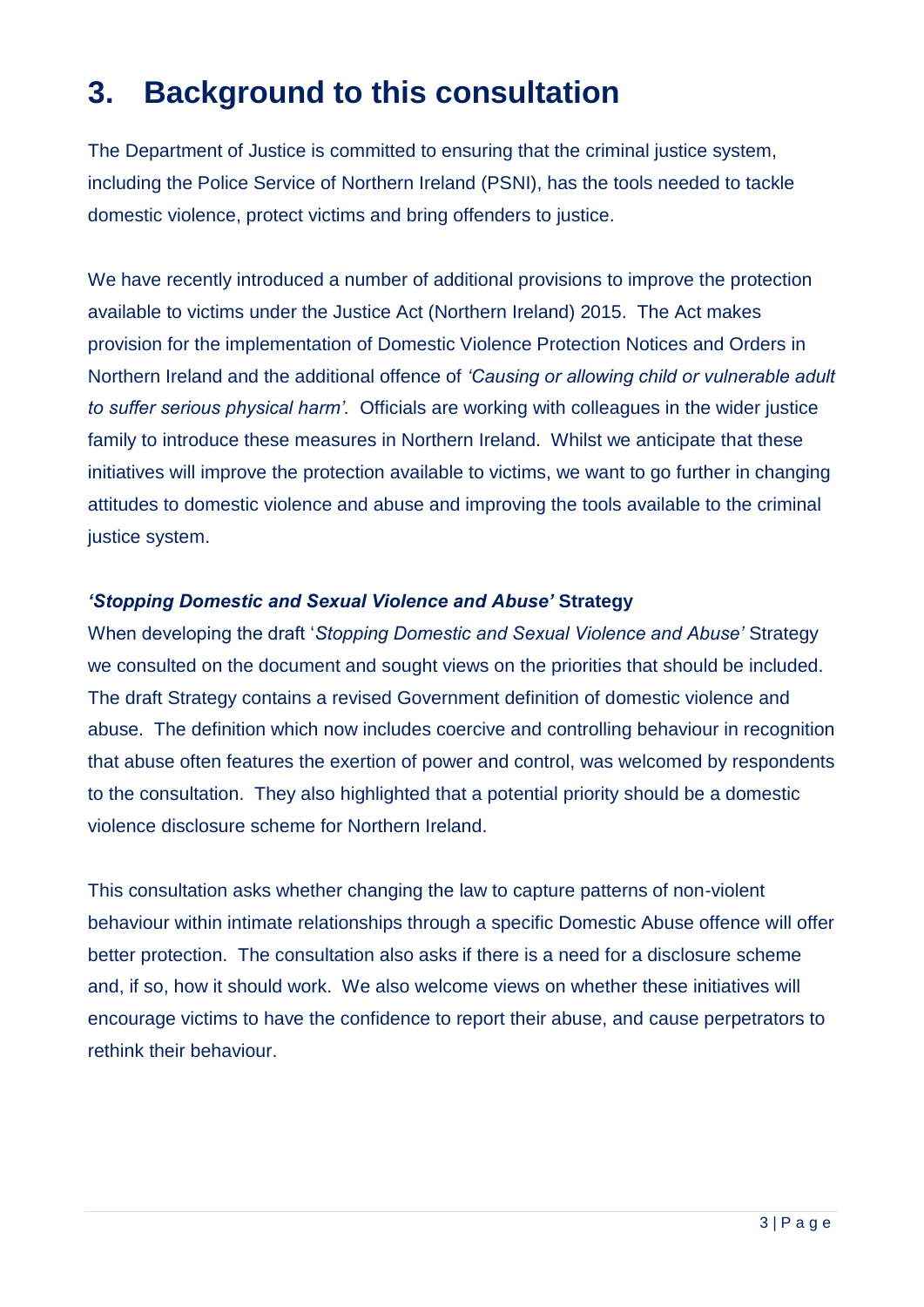# **4. Should there be an offence of Domestic Abuse?**

A number of existing offences capture the range of behaviours associated with domestic violence and abuse. Violence in a domestic context is clearly a criminal act and captured through offences that apply equally in a non-domestic setting, including common assault, assault occasioning actual bodily harm, wounding with intent to cause grievous bodily harm, sexual assault and rape. In 2014/15 PSNI recorded 3,801 crimes with a domestic abuse motivation under the heading 'violence with injury'.

Offences extend to non-physical violence where there is a threat of imminent violence. Non-violent coercive and controlling behaviour is also captured by legislation that covers harassment however this does not explicitly apply to coercive and controlling behaviour in intimate relationships. PSNI recorded 5,697 crimes with a domestic abuse motivation in 2014/15 under the heading 'violence without injury'.

There is no specific offence of domestic abuse outlining that coercive and controlling behaviour in an intimate relationship is criminal. It has been argued that this means the law is ambiguous and perpetrators of domestic abuse are committing criminal acts but not being brought to justice.

We now ask whether the law needs to change to make it clear that these behaviours are criminal when perpetrated in an intimate relationship to control someone or cause them fear.

There are arguments for and against making a specific domestic abuse offence. Victims of domestic abuse often fear the consequences that reporting their abuse might have for their families and even their perpetrators. Accessing the criminal justice system can be intimidating, particularly where a victim is likely to remain emotionally involved with their perpetrator. In making new laws we must carefully consider the concerns victims may have about accessing the criminal justice system. Creating a new offence may also be seen as duplicating existing legislation relating to harassment.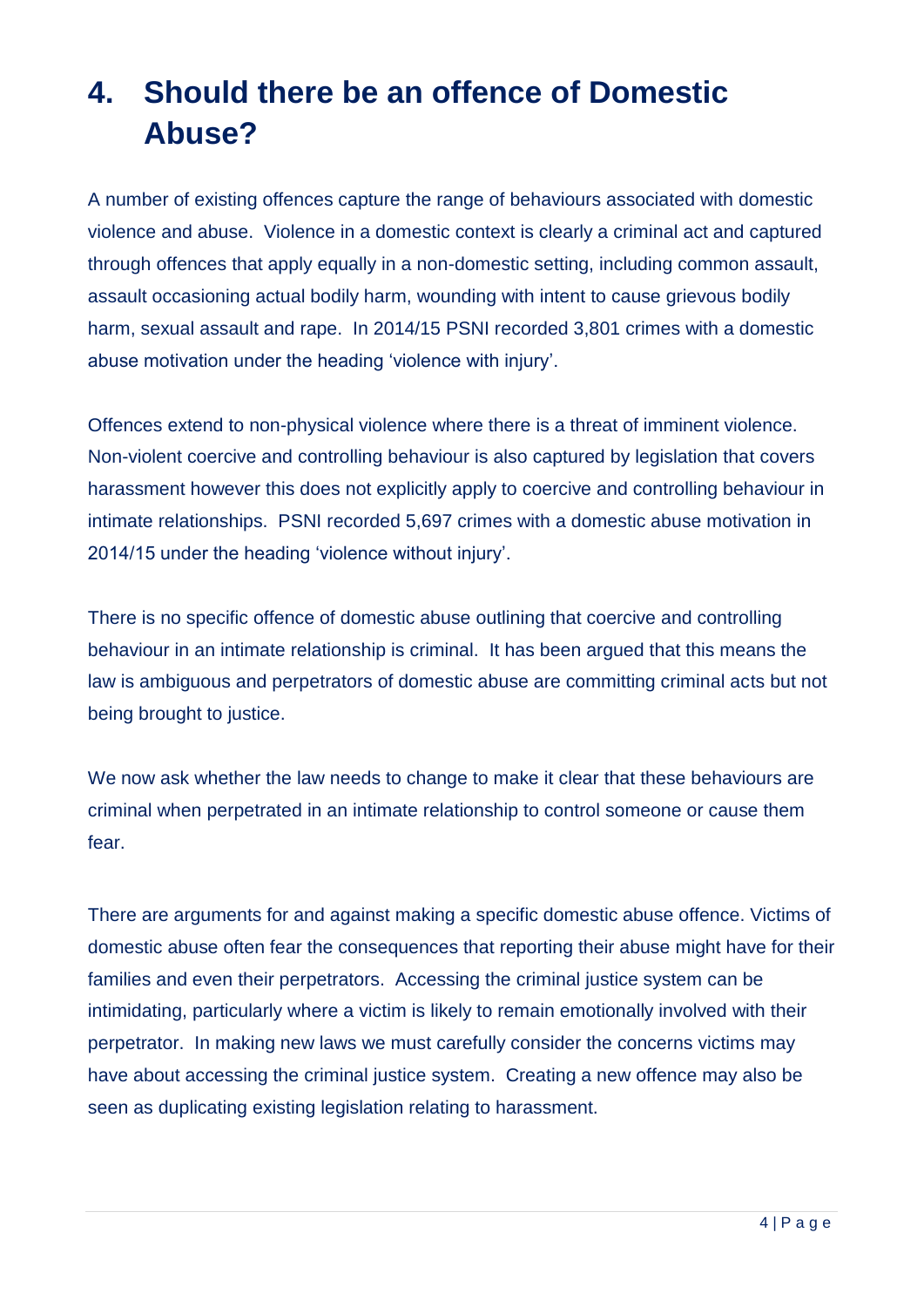Conversely, creating a specific offence of domestic abuse may send a clear, consistent message that non-violent control in an intimate relationship is criminal. Explicitly capturing this in legislation may also help victims identify the behaviour they are suffering as wrong and encourage them to report it, and cause perpetrators to rethink their controlling behaviour.

We are seeking views on whether the law needs to change by creating a specific offence that criminalises coercive and controlling behaviour in intimate relationships, in line with the non-statutory definition. There is no need for greater clarity around violent behaviours, which are effectively criminalised through existing offences. However non-violent behaviours are criminalised through legislation that is not explicitly applicable to intimate relationships. We ask whether this needs to change to offer better protection to victims of domestic abuse.

#### **Questions**

- 1) Does the current law adequately provide sufficient protection to victims of domestic abuse?
- 2) Should the law be strengthened, for example, to include a specific domestic abuse offence that captures patterns of coercive and controlling behaviour in intimate relationships?
- 3) How would any changes be practically implemented?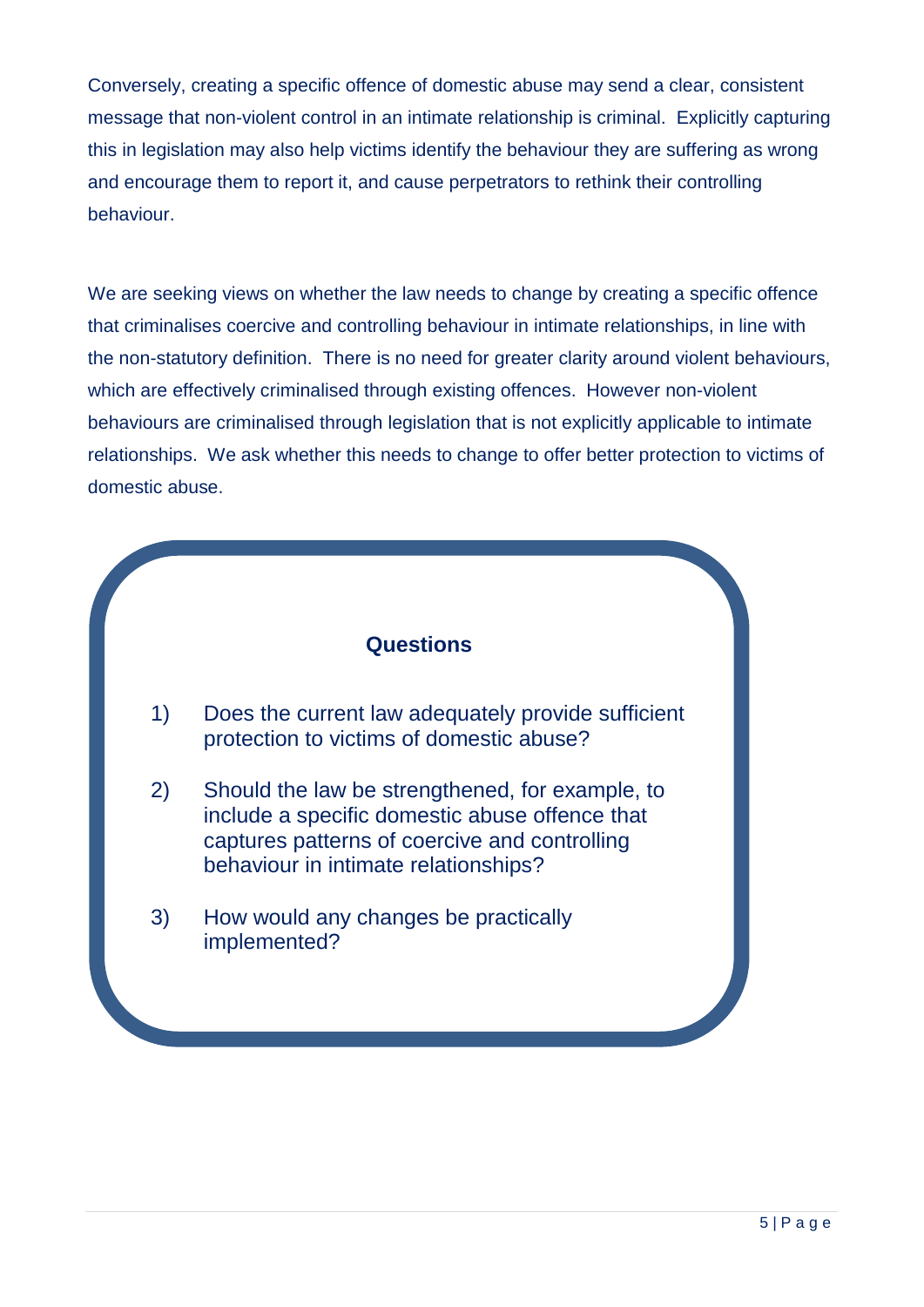# **5. Options for disclosing information on domestic violence**

We are also seeking views on a domestic violence disclosure scheme. In 2014/15 six people were killed by their partner/former partner in Northern Ireland.

The case of Clare Wood, who was murdered by her former partner in Greater Manchester in 2009, brought to national attention the issue of disclosing information about an individual's history of domestic violence to a new partner. Noting that her former partner had three previous convictions under the Protection from Harassment Act 1997, the Coroner's report into the murder published in July 2011 contained the following recommendation:

*subject to appropriate risk assessment and safeguard, I recommend that consideration should be given to the disclosure of such convictions and their circumstances to potential victims in order that they can make informed choices about matters affecting their safety and that of their children.* 

We are seeking views on whether the existing legal provisions for disclosing information to an individual (referred to in this consultation as "A") about previous violent offences committed by another individual (referred to in this consultation as "B", and who has an intimate relationship with 'A') are sufficient, or whether the protection available to 'A' should be extended by establishing a domestic violence disclosure scheme with recognised and consistent processes for the PSNI to consider the disclose of information to 'A'. The advantage of such a scheme is that new partners of previously violent suspects can make informed choices about how and whether they take forward that relationship.

We are seeking views on the scope of disclosure and on the four proposed options by which disclosure could take place.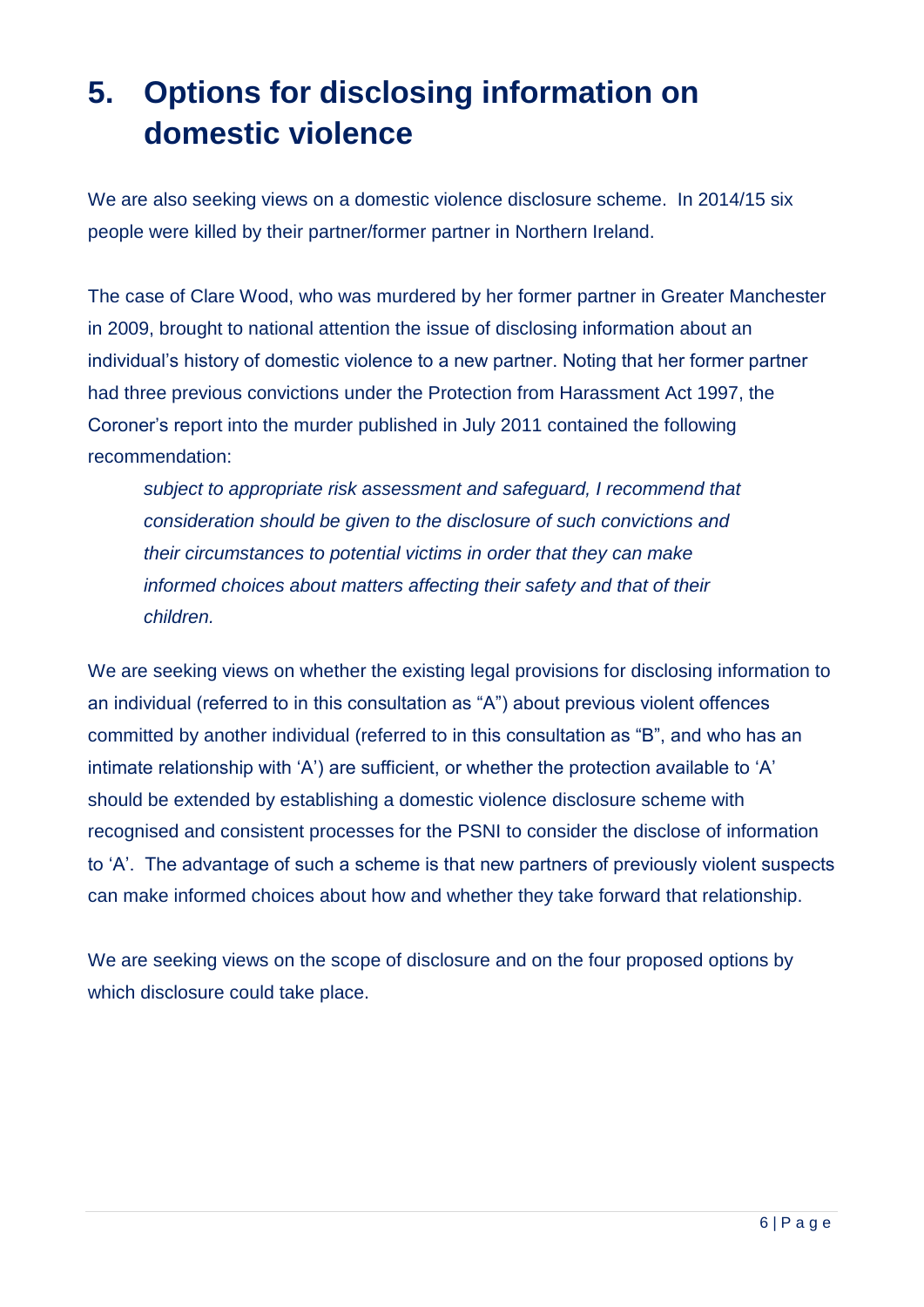#### **OPTION 1: CONTINUE CURRENT ARRANGEMENTS UNDER EXISTING LAW**

The PSNI already has common law powers to disclose information relating to previous convictions or charges to 'A' where there is a pressing need for disclosure of the information concerning 'B's' history in order to prevent further crime. It therefore follows that currently:

- any member of the public can already ask the PSNI for information about a thirdparty's violent history; and
- the PSNI has discretion on whether to disclose the information if there is a need to prevent a further crime.

With regards to Public Protection Arrangements in Northern Ireland (PPANI), a violent offender, assessed as Category 2 or  $3<sup>2</sup>$  on the PPANI risk classification, is subject to multiagency assessment and risk management. Risk management is regularly reviewed at multi-agency local area public protection panel (LAPPP) meetings which will consider, where identified as a current issue, the case for disclosure of previous convictions to any identified potential new victims. PPANI agencies are currently in the process of piloting a new risk management structure – the Four Pillars Model – which would require the issue of disclosure to be discussed formally at every LAPPP meeting.

DOJ is seeking views on whether the existing provisions for disclosing information to 'A' about previous violent offences committed by 'B' are sufficient, or whether the protection available to 'A' should be extended by establishing a domestic violence disclosure scheme for Northern Ireland with recognised and consistent processes for PSNI to disclose information to 'A'. The advantage behind such a scheme is that new partners of previously violent suspects can make informed choices about how and whether they take forward that relationship. DOJ seeks views on whether the current arrangements are sufficient to provide protection for 'A'.

 $\overline{a}$ 

 $2$  Category 2 offenders are those whose previous offending and/ or current behaviour, and/or current circumstances, present clear and identifiable evidence, that the offender could cause serious harm through carrying out a contact sexual or violent offence. Category 3 offenders are those for whom those risks of causing serious harm are assessed as being highly likely.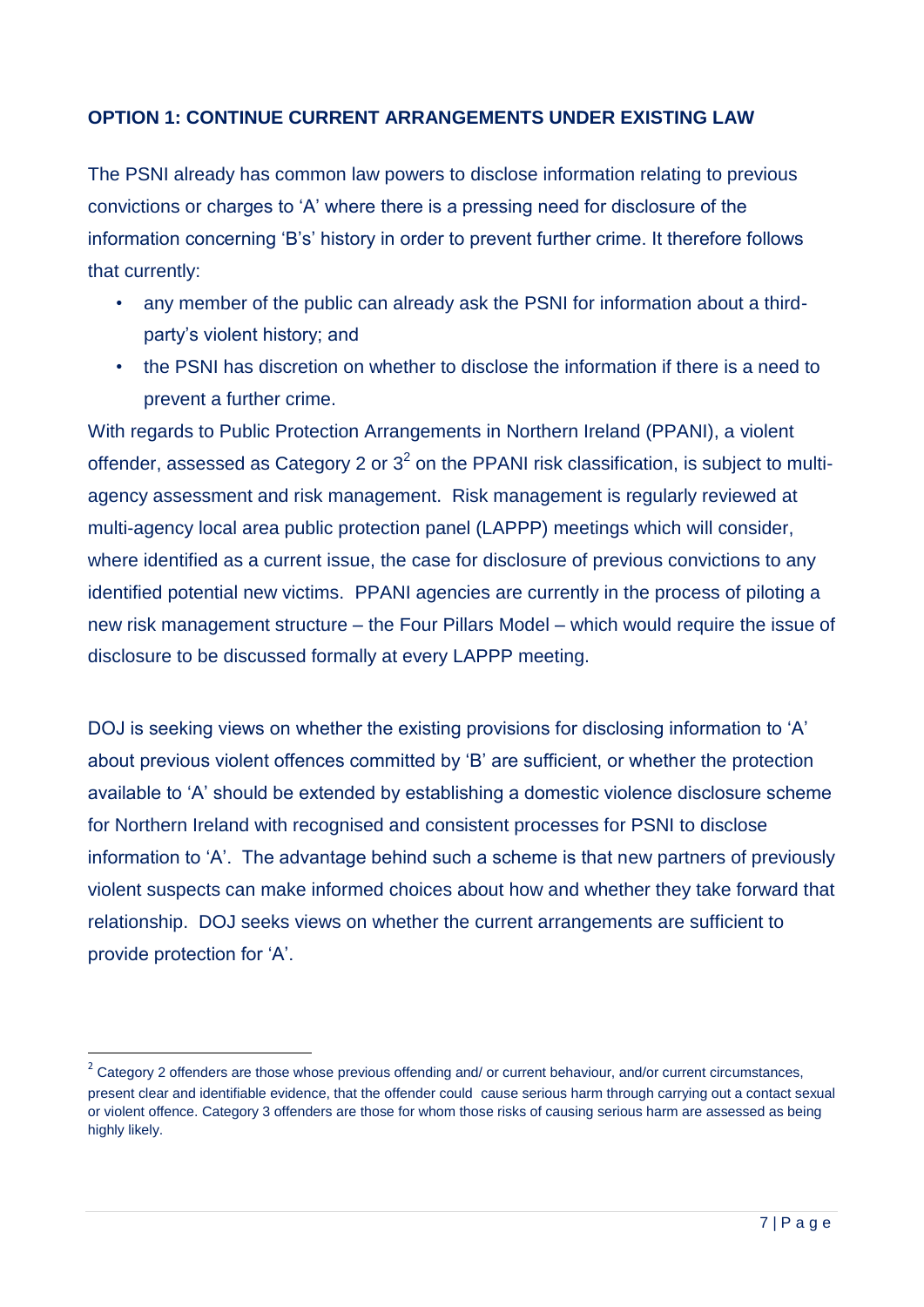- 4) To what extent do you believe that the current arrangements are effective in preventing domestic violence?
- 5) How could the current arrangements be improved?

**Please note** it is unlikely that a domestic violence disclosure scheme will introduce any new legislation. Therefore, any disclosure must be within the existing legal framework and, in particular, have due regard to established case law, the Human Rights Act 1998 and the Data Protection Act 1998.

#### **OPTION 2: A "RIGHT TO ASK" NATIONAL DISCLOSURE SCHEME**

Under this option, DOJ envisages that 'A' would be able to ask the PSNI for a disclosure of 'B's' past where 'A' has concerns about 'B's' behaviour or background. We propose that the model might involve the following steps:

- **Step 1:** after an initial enquiry by 'A' to the PSNI, the PSNI undertakes an initial check to identify whether any information is held on 'B';
- **Step 2:** 'A' is met face-to-face to confirm their identity and that of 'B' and to confirm the relationship between 'A' and 'B', and to enable 'A' to complete a formal application for disclosure;
- **Step 3:** the PSNI conducts full checks to inform a risk assessment for 'A';
- **Step 4:** The PSNI refers information about 'B' to an appropriate multi-agency panel, which would then make a decision on whether to disclose the information to 'A'. Such a decision would be informed by the risk assessment and whether appropriate safety measures can be put in place for the applicant. If disclosure is approved, then the disclosure would be made by the PSNI, ideally, with a support worker present in order to provide assistance to 'A' if required.

This may be subject to change following feedback received from consultation respondents.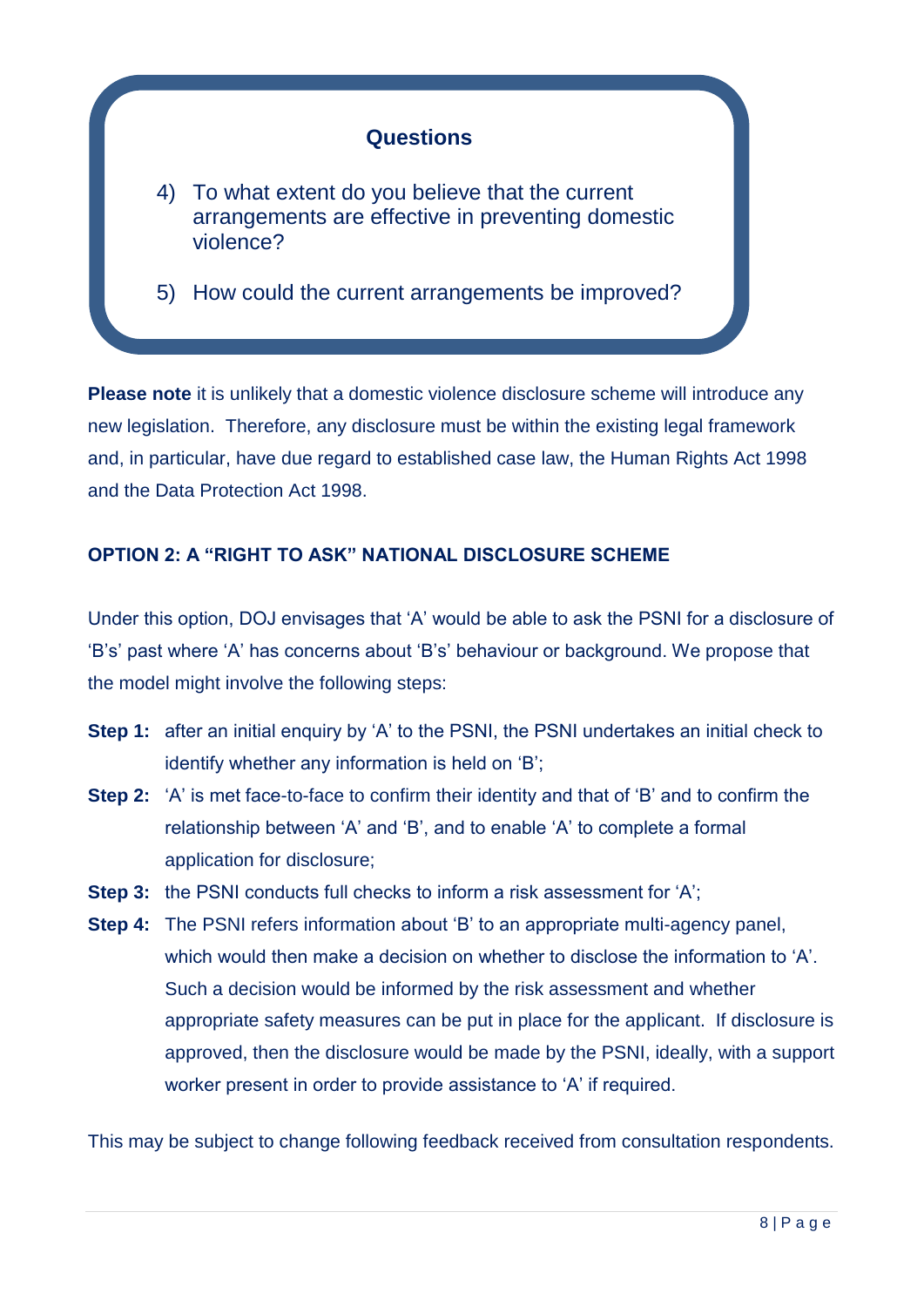- 6) Should a formal system be put in place to enable 'A' to ask the police for information about the previous violent behaviour of 'B'?
- 7) Do you agree that the proposed model, with appropriate modifications following consultation, is a suitable model to apply under this option?
- 8) What do you see as the potential risks and benefits? How might any risks be minimised?

#### **OPTION 3: A "RIGHT TO KNOW" NATIONAL DISCLOSURE SCHEME**

This option is based on Chief Constable Brian Moore's recommendation in his 2009 report – 'Tackling Perpetrators of Violence against Women and Girls' – that information about 'B's' previous history should be proactively disclosed in certain prescribed circumstances to 'A'. Under this option, the PSNI would proactively disclose information on 'B' which is held on PSNI records to a Multi-Agency Panel, which would then consider whether to disclose the information to 'A' and other third-parties (e.g. family members). The panel will be required to have the necessary knowledge and expertise to consider appropriate disclosure and ensure that appropriate safety and risk-assessment procedures are followed when disclosing the information.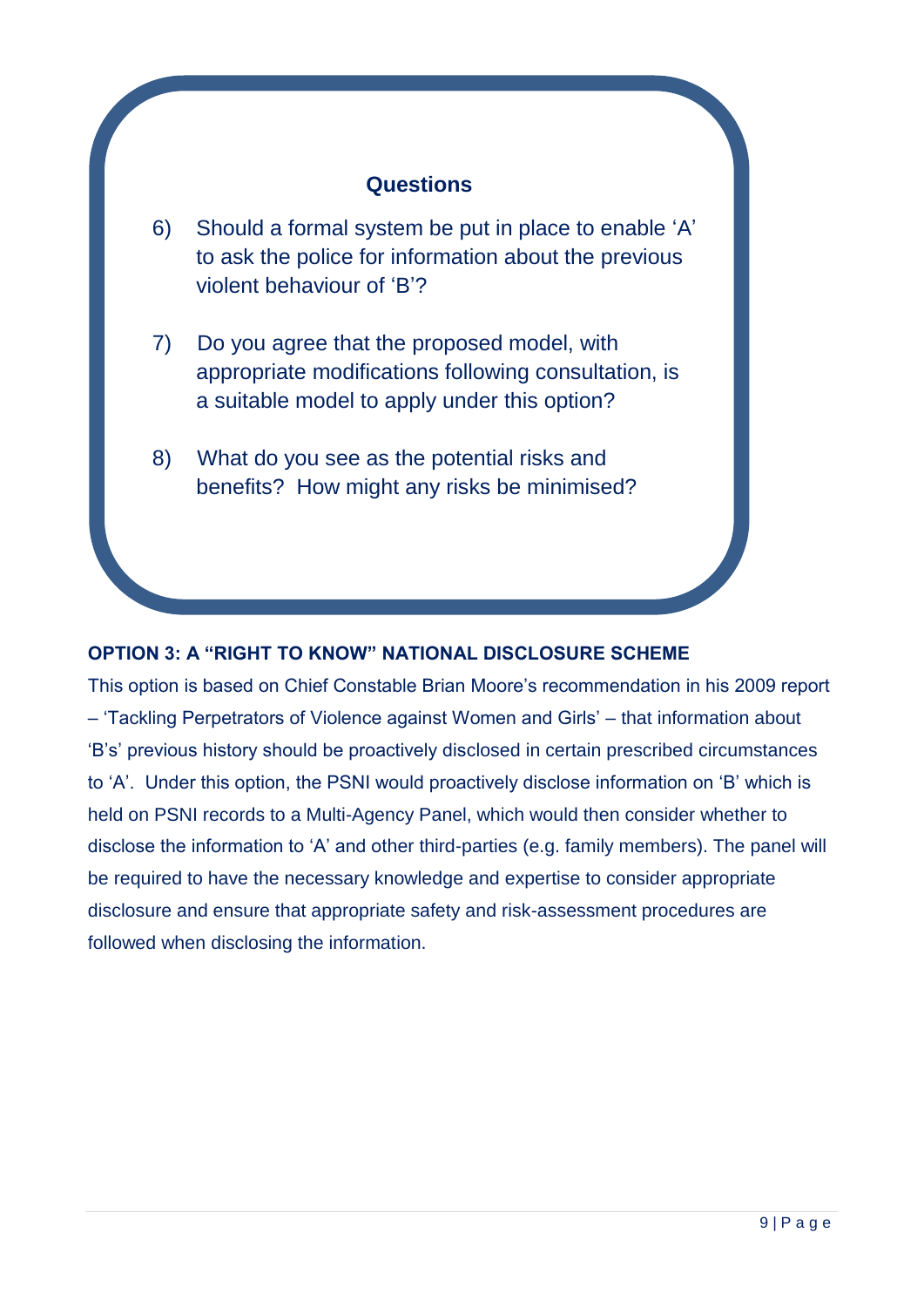- 9) Should a 'right to know' system be put in place to ensure that the PSNI proactively shares information to 'A' about the previous violent behaviour of 'B'?
- 10) What do you see as the potential risks and benefits of such a scheme? How might any risks be minimised?
- 11) What other mechanisms for disclosing information about a subject's violent behaviour do you consider appropriate

# **OPTION 4: A "RIGHT TO ASK" AND A "RIGHT TO KNOW" NATIONAL DISCLOSURE SCHEME**

This option is based on the model that was adopted, following consultation, in England and Wales. The scheme was piloted in 2012/13 across four police force areas (Gwent, Wiltshire, Greater Manchester and Nottinghamshire) and assessed. The pilot assessment aimed to identify challenges experienced during the pilot in order to capture lessons learnt. Although implementation was perceived positively, some issues were identified across all pilot areas:

- Perceived bureaucracy of process.
- Low public awareness and understanding of the scheme.
- Limited frontline police officer awareness of the scheme.
- Need for further guidance about how the scheme overlaps with and complements other disclosure processes.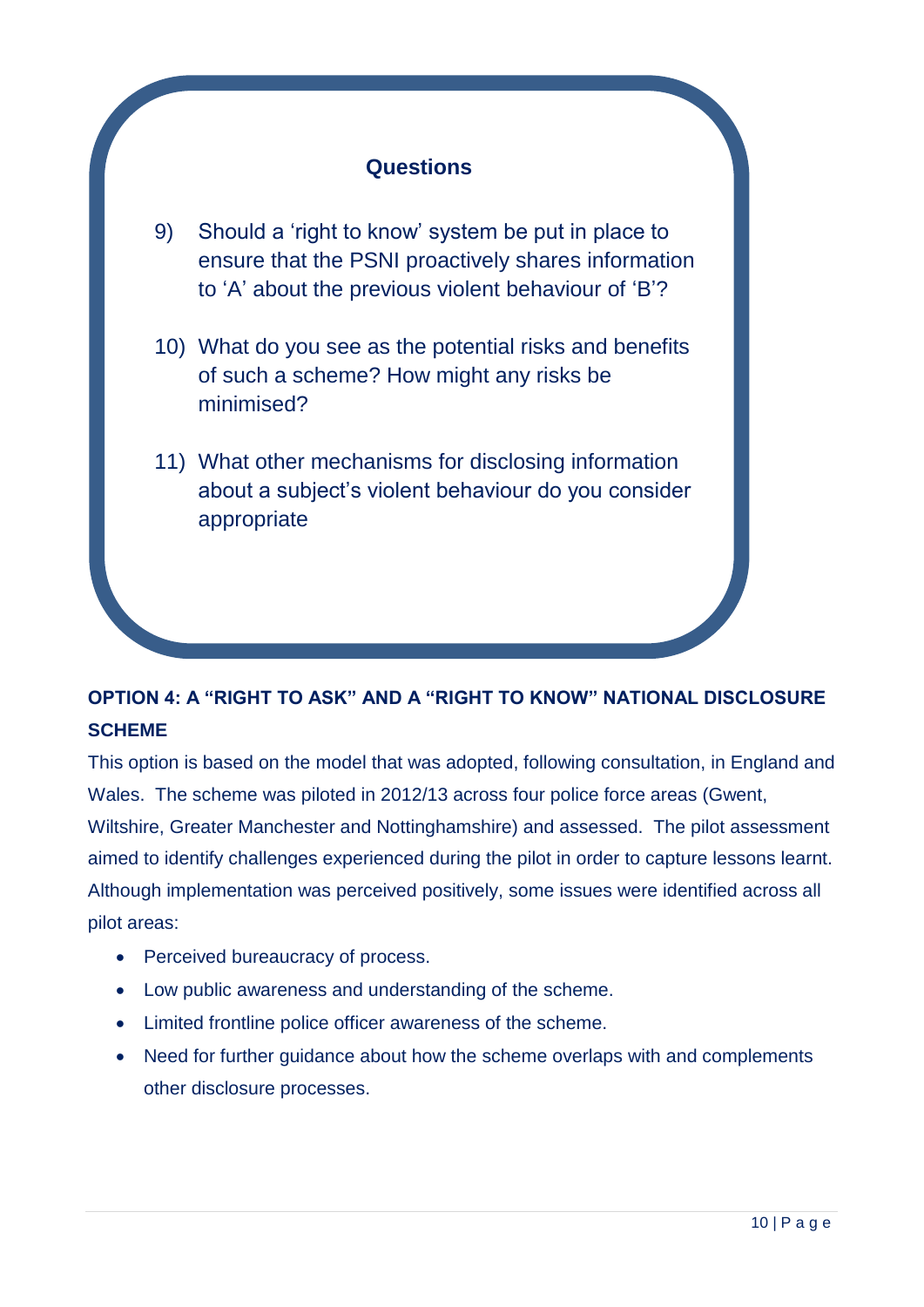- Police officers felt it was difficult to practically manage the delivery of a Right to Know disclosure. Support services were concerned that this could place a potential victim at greater risk of domestic abuse if not managed carefully.
- Lack of consistency in information given in disclosures.
- Lack of consistency in follow-up support for non-disclosures.



#### **SCOPE OF DISCLOSURE**

Regardless of the mechanism of disclosure to be used, important questions arise over the scope of any disclosure to be made. In similar disclosure schemes guidance specifies that information held by the police about a person should be categorised as either "concerns" or "no concerns". A situation where a category of "concerns" occurs will be where the person has convictions for certain offences or where there is intelligence known about the individual's previous history of violent behaviour (without convictions).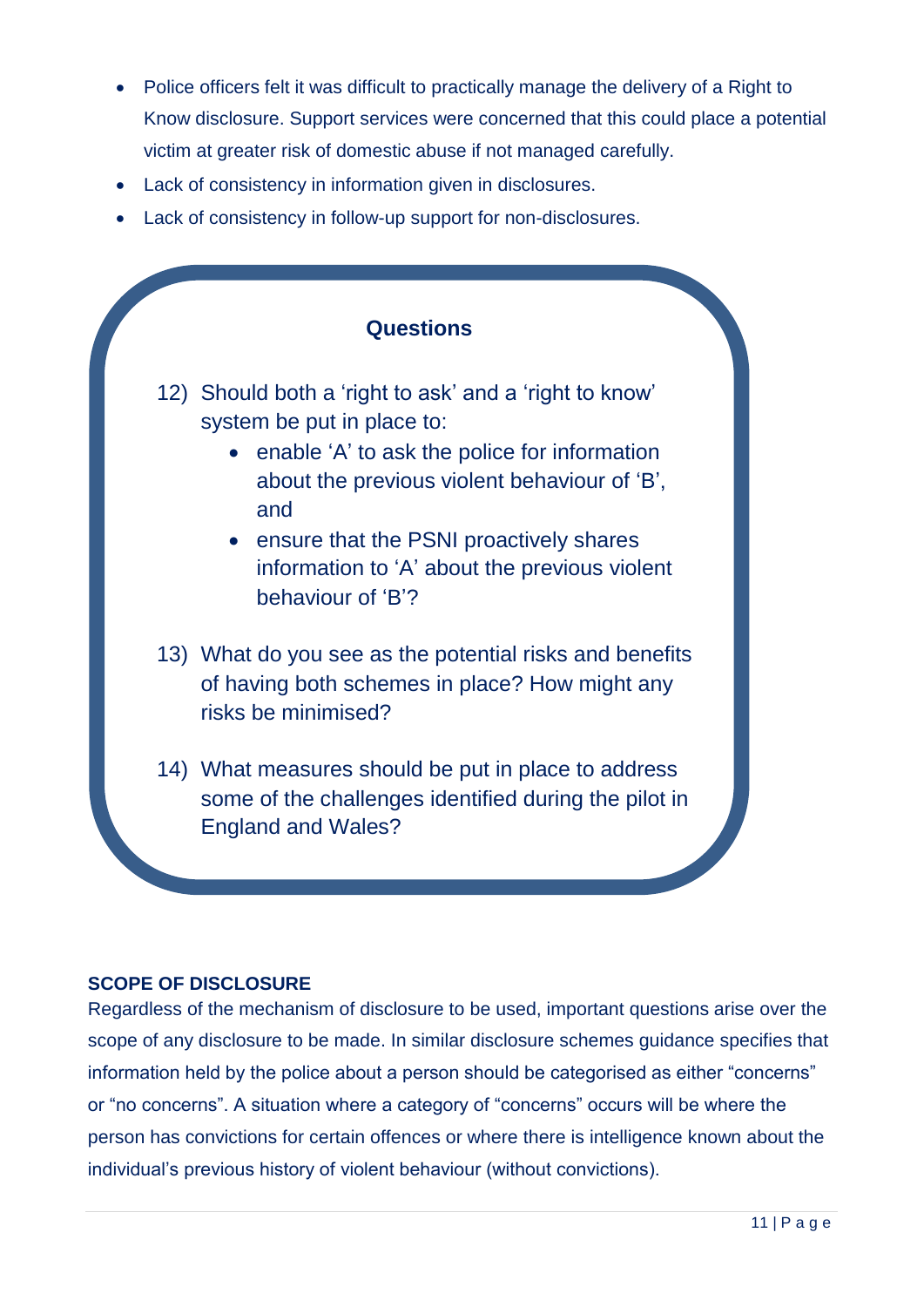A further question arises over the nature of the relationship between 'A' and 'B' before a disclosure is considered, for example whether a family member may make an application on behalf of a sister/brother, daughter/son etc.

The Department is acutely aware that the safety of 'A' is paramount when considering whether to disclose information. Any disclosure process will build in appropriate risk assessment and safety procedures that can inform both the consideration of disclosure and its outcome. This detail will be developed and consulted upon with key stakeholders.

### **Questions**

- 15) Should disclosure cover all violent behaviour by 'B' or only those relating to domestic violence instances?
- 16) Should disclosure of 'B's' violent behaviour be extended beyond convictions to encompass intelligence?
- 17) Do you agree that information should be disclosed to third parties other than 'A' (eg. a sibling or parent of 'A')?
- 18) What should be the extent of the relationship between the 'A' and 'B' before a disclosure is considered?
- 19) What in your view are the circumstances where a disclosure should not be made?
- 20) Are you aware of any disclosure scheme models in other jurisdictions that we should explore?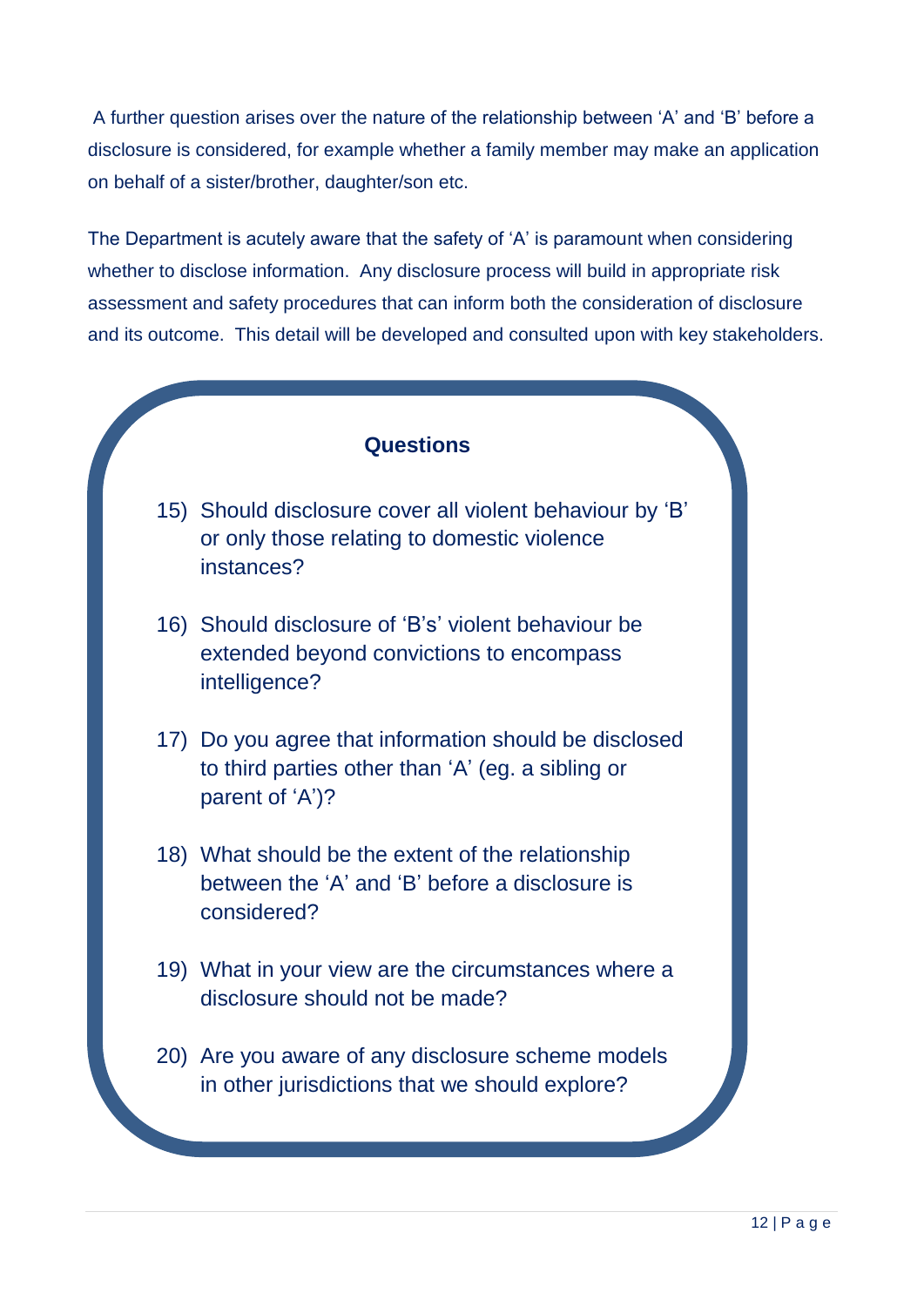# **6. Impact of the consultation proposals**

#### **Equality impact**

As a public authority the Department of Justice is required, under Section 75 of the Northern Ireland Act 1998, to have due regard to the need to promote equality of opportunity. Public authorities are also required to identify whether a policy has a differential impact upon relevant groups; the nature and extent of that impact; and whether such an impact is justified. These obligations are designed to ensure that equality and good relations considerations are made central to government policy development.

During the initial development of this consultation, DOJ has given due consideration to the impact a domestic abuse offence and a domestic violence disclosure scheme will have on different groups and does not consider that strengthening the law and the arrangements in Northern Ireland as set out in this consultation paper highlights any specific issues in relation to specific groups.

We believe these proposals would beneficial through reinforcing the law and framework in Northern Ireland regarding domestic violence and abuse. They will ultimately facilitate further prosecutions and will help to ensure that victims and potential victims are protected and supported. The proposals have been subjected to Equality Screening and at this point, we do not consider that an Equality Impact Assessment (EQIA) is required. Our screening form is available on the DOJ website.

We envisage that a domestic abuse offence and/or any domestic violence disclosure scheme will apply equally to all individuals, and it is not envisaged they will adversely affect any particular group. We will however take account of the evidence gathered through this consultation in developing final policy proposals and revisit the issue if required.

#### **Financial and public sector impact**

We anticipate that the proposals in the consultation could have a significant cost impact. The Department of Justice will be seeking assistance from its statutory partners to establish costs of bringing forward these proposals.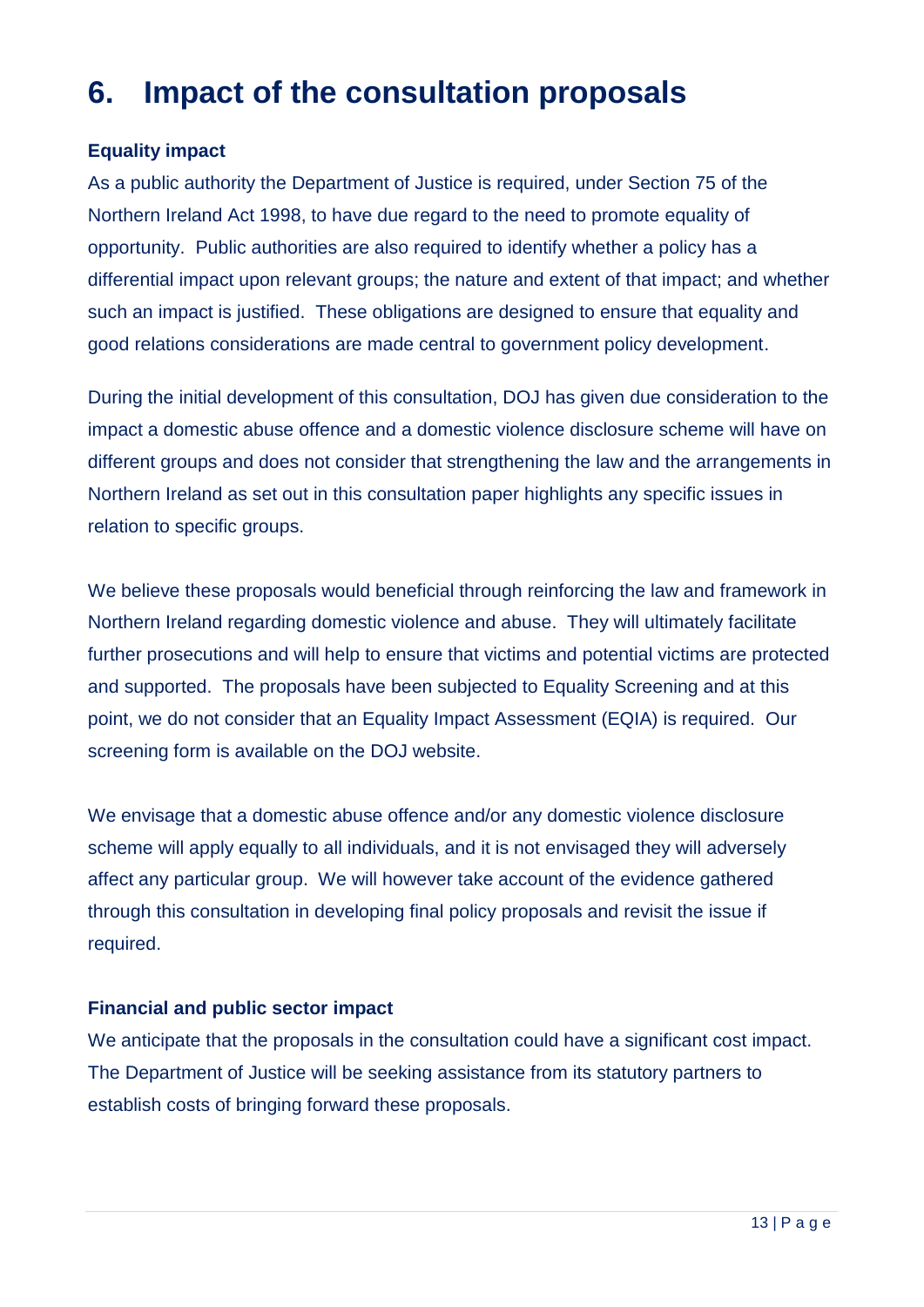- 21) What are your views on the impact of the current arrangements for different groups?
- 22) What are your views on the impact of a specific domestic abuse offence for different groups?
- 23) What are your views on the impact of a "right to ask" scheme for different groups?
- 24) What are your views on the impact of a "right to know" scheme for different groups?
- 25) Is there an opportunity to better promote equality of opportunity or good relations?
- 26) Are there any aspects of these proposals where you consider potential human rights violations may occur?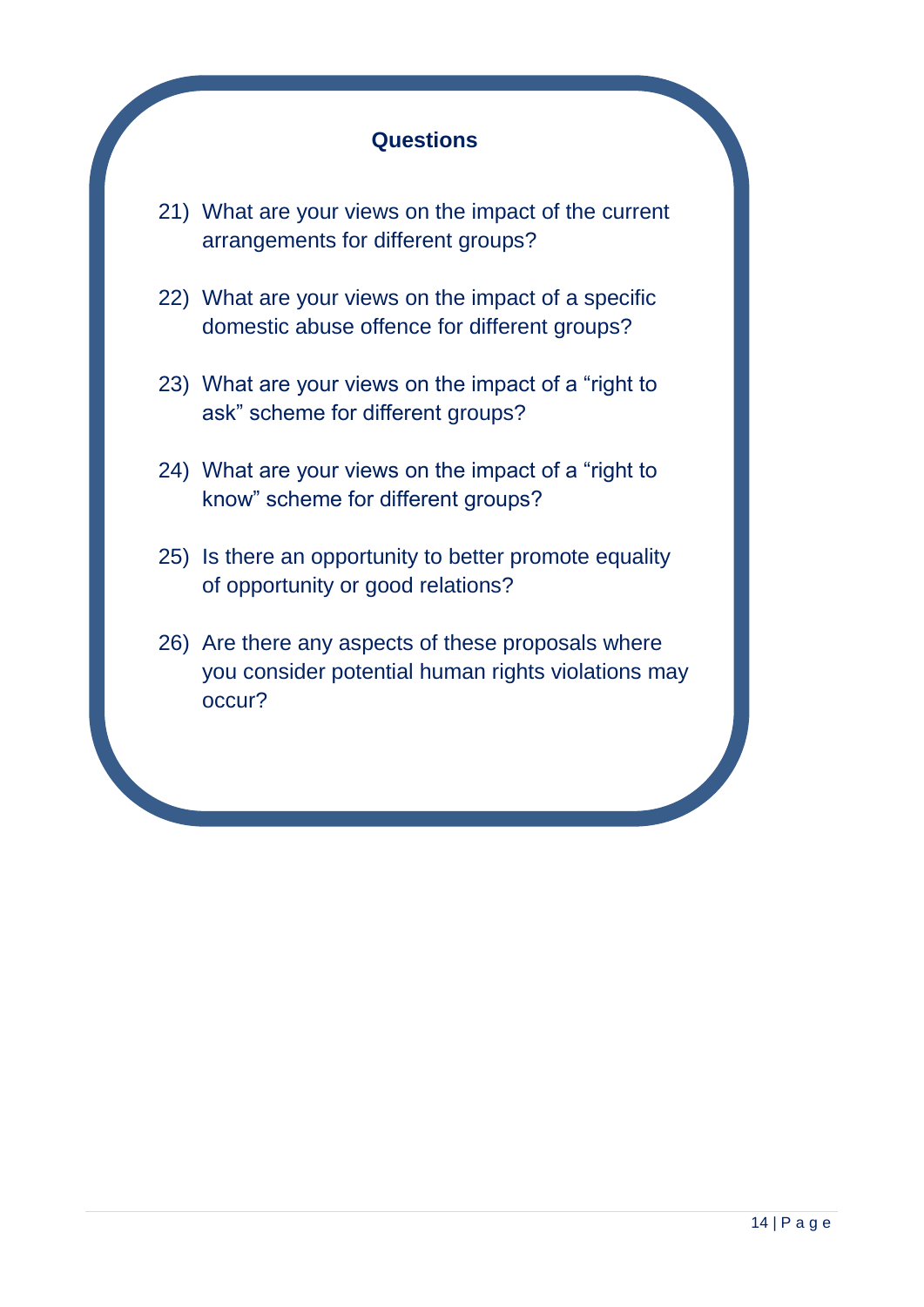# **7. Next steps**

A summary of responses will be published on the DOJ website following completion of the consultation period.

In relation to the disclosure scheme, if 2, 3 or 4 emerge as the preferred way forward, we, with key partners, will work the preferred option into a detailed disclosure model which will then be piloted.

If, following consideration of the consultation responses, DOJ's preferred way forward is to change the law on domestic abuse, we will work to develop this option into formal proposals for a new offence through legislative provisions.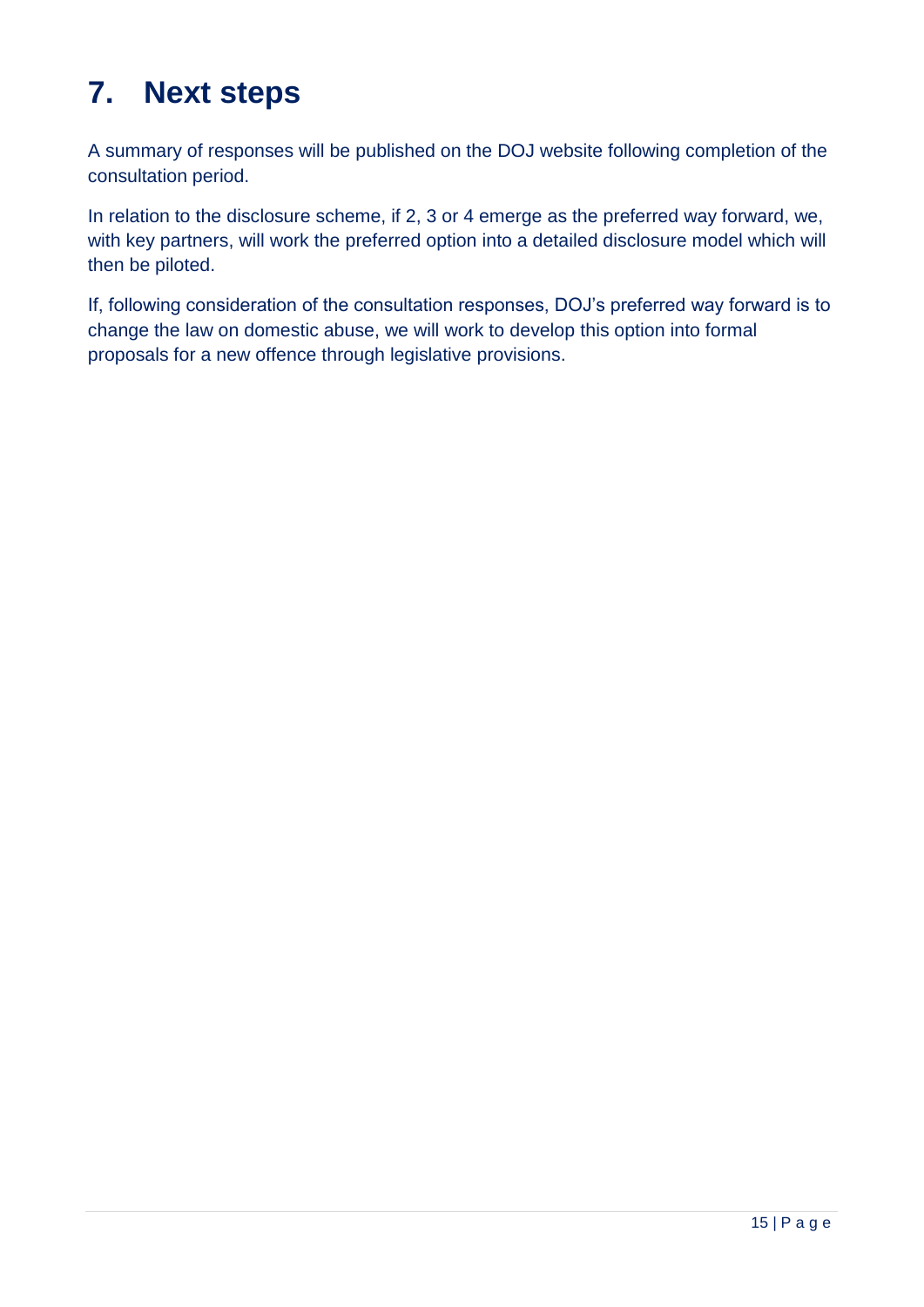# **8. Consultation information**

#### **Duration**

The consultation will be open for 12 weeks. The closing date is Friday 29 April 2016.

#### **Questions**

The consultation questions are included through the document, at the end of each section and a consultation questionnaire can be accessed on our website.

#### **Enquiries and Responses**

Please address any enquiries you may have and responses to:

By phone: 028 9052 3772 By e-mail: [Community.SafetyUnitProj@dojni.x.gsi.gov.uk](mailto:Community.SafetyUnitProj@dojni.x.gsi.gov.uk) In writing: Community Safety Division Room A4.24 Castle Buildings Stormont Estate BELFAST BT4 3SG

After the consultation: a summary of responses report will be published on our website. Unless individual respondents specifically indicate that they wish their response to be treated in confidence, their name and the nature of their response may be included in any published summary of responses**.** Respondents should also be aware that the DOJ's obligations under the Freedom of Information Act may require that any responses, not subject to specific exemptions in the Act, may be disclosed to other parties on request.

#### **Alternative Formats**

An electronic version of this document is available in the consultation section of the Department of Justice website (www.dojni.gov.uk). Hard copies will be posted on request.

Copies in other formats, including Braille, large print or computer disk, may be made available on request. Please contact us if you need copies in an alternative language or format.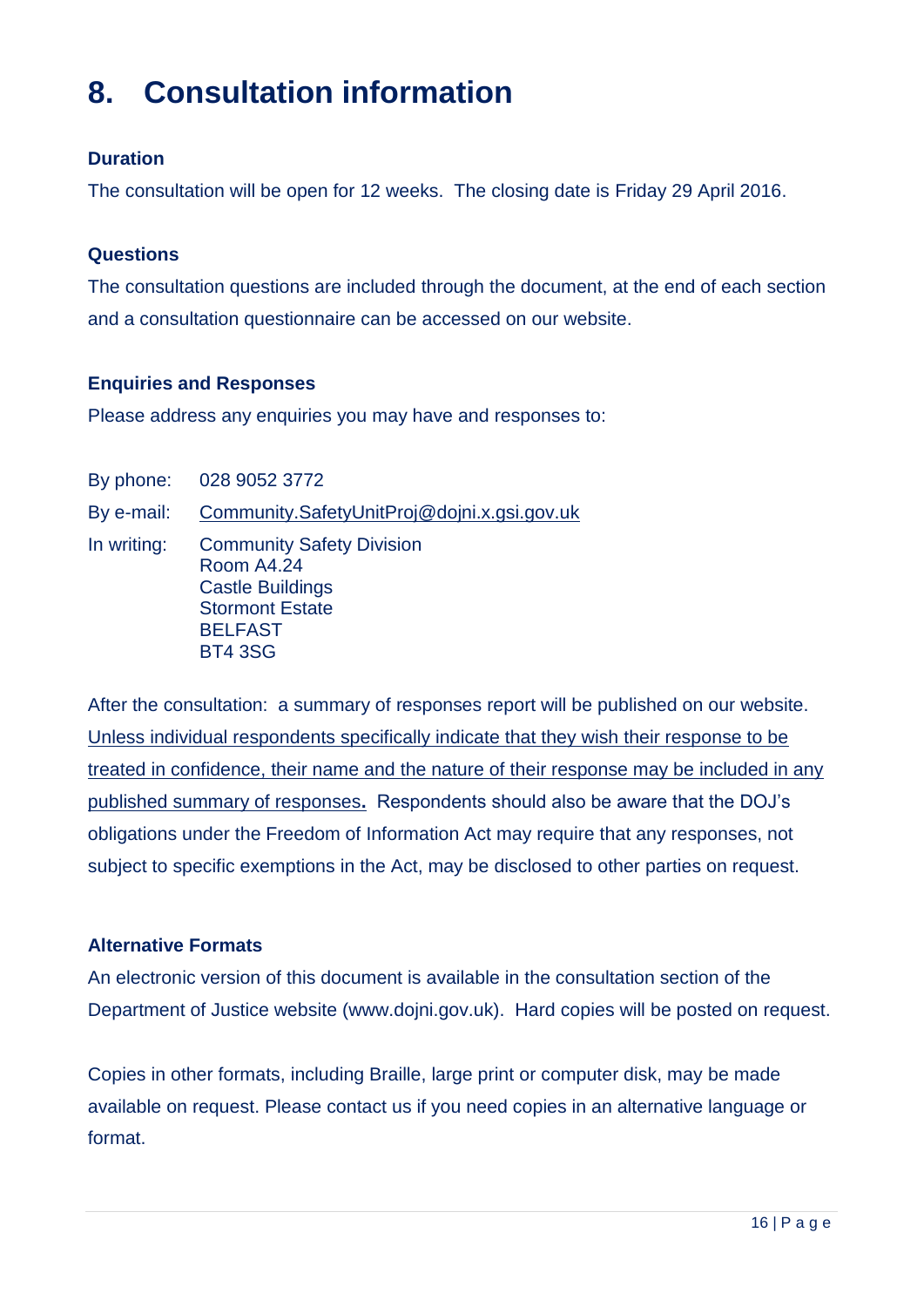# **9. Consultation Questionnaire**



# **Domestic Abuse Offence and**

# **Domestic Violence Disclosure Scheme -**

# **A Consultation**

#### **RESPONDING TO THE CONSULTATION**

The Department of Justice (DOJ), is seeking your views on:

- whether there should be a specific offence that captures patterns of coercive and controlling behaviour in intimate relationships; and,
- what measures should be in place, if any, with regard to disclosing information about an individual's history of violence to an intimate partner/new partner

Please use this questionnaire to tell us your views on the draft document.

Please send your response, **no later than close of play on Friday 29 April 2016,** to:

#### **Department of Justice**

Community Safety Division Room A4.24 Castle Buildings Stormont Estate BELFAST BT4 3SG

Tel: 028 9052 3772 E-mail: [Community.SafetyUnitProj@dojni.x.gsi.gov.uk](mailto:Community.SafetyUnitProj@dojni.x.gsi.gov.uk)

Please note that all responses will be treated as public and may be published on the DoJ website. If you do not want your response to be used in this way, or if you would prefer for it to be used anonymously, please indicate this when responding (See Statement of Confidentiality and Access to Information Legislation below).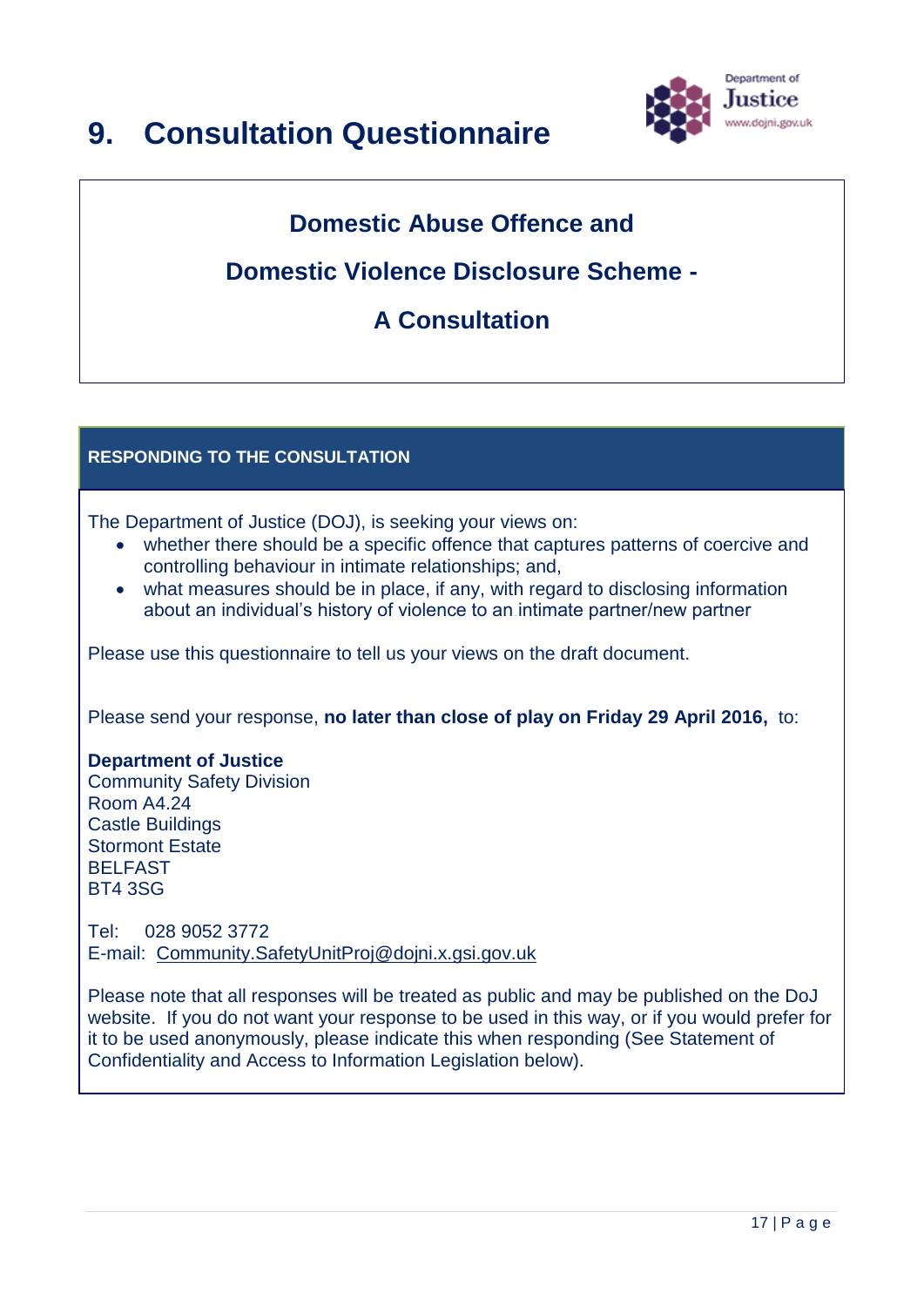#### **Confidentiality and Access to Information Legislation**

Information provided in response to this consultation, including personal information, may be published or disclosed in accordance with access to information legislation: these are chiefly the Freedom of Information Act 2000 (FOIA), the Data Protection Act 1998 (DPA) and the Environmental Information Regulations 2004 (EIR).

If you want the information that you provide to be treated as confidential, please be aware that, under the FOIA, there is a statutory Code of Practice (section 45) with which public authorities must comply and which deals, amongst other things, with obligations of confidence. In view of this, it would be helpful if you could explain to us why you regard the information you have provided as confidential. If we receive a request for disclosure of the information, we will take full account of your explanation, but we cannot give an assurance that confidentiality can be maintained in all circumstances. An automatic confidentiality disclaimer generated by your IT system will not, of itself, be regarded as binding on the DoJ.

For further information about confidentiality of responses please contact the Information Commissioner's Office

*Northern Ireland Information Commissioner's Office 3rd Floor 14 Cromac Place Belfast BT7 2JB*

**Tel:** 028 9027 8757 or 0303 123 1114 **Email:** [ni@ico.org.uk](mailto:ni@ico.org.uk)

Website: **<http://www.ico.org.uk/>**

Please tick the box below if you want your response to be treated as anonymous. (Response details may still be shared under any future Freedom Of Information requests.)

#### **[ ] I want my response to be treated as anonymous.**

Thank you for completing this questionnaire and providing input to this consultation.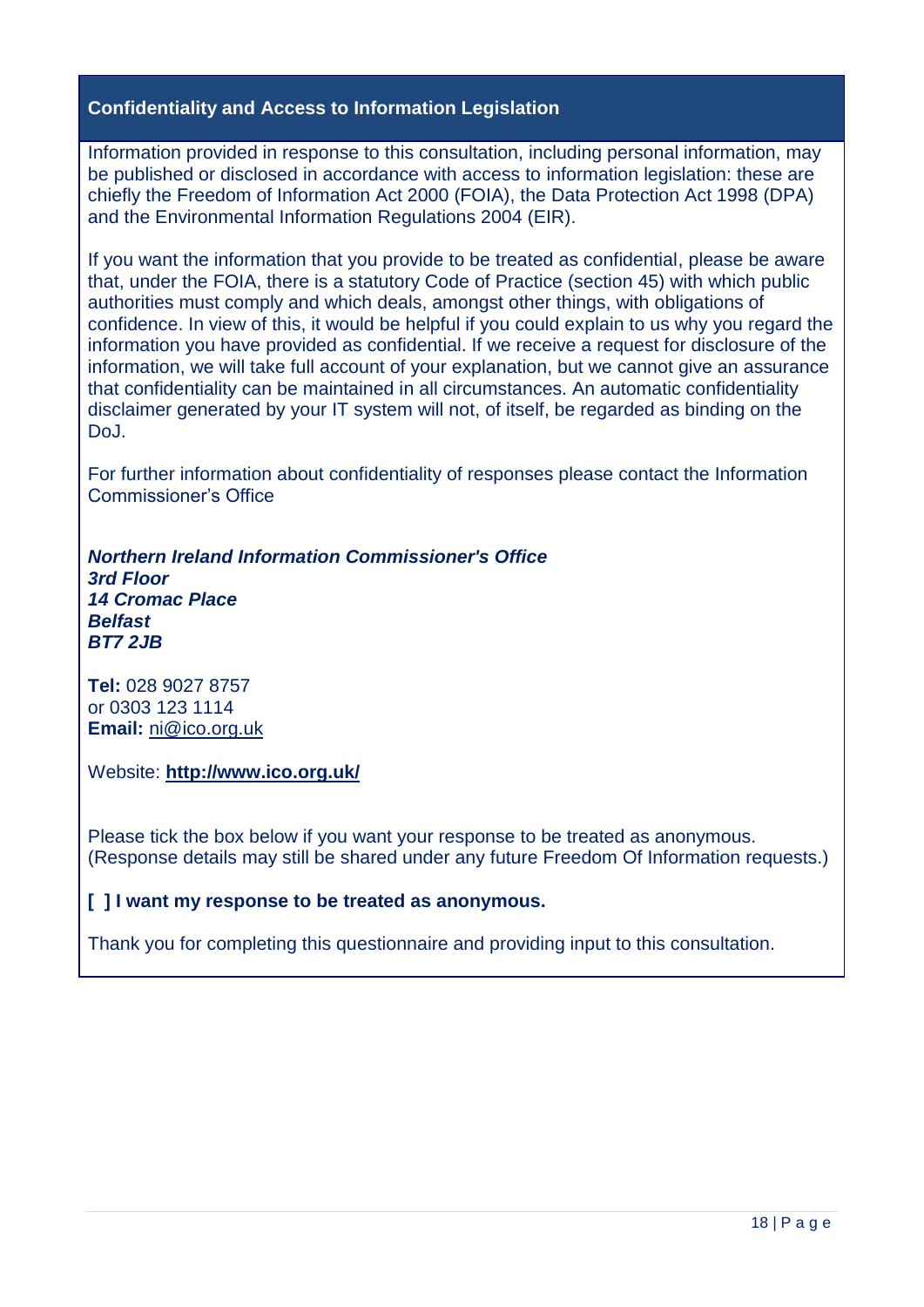| <b>SECTION 1: ABOUT YOU</b>                      |  |  |  |  |  |
|--------------------------------------------------|--|--|--|--|--|
| <b>Consultee Details</b>                         |  |  |  |  |  |
| <b>Question (a):</b>                             |  |  |  |  |  |
| I am responding as (Please tick one option only) |  |  |  |  |  |
| ] A member of the Public<br>L                    |  |  |  |  |  |
| ] On behalf of an organisation<br>I              |  |  |  |  |  |
|                                                  |  |  |  |  |  |
| <b>Question (b):</b>                             |  |  |  |  |  |
| Please enter your details below:                 |  |  |  |  |  |
| Name:                                            |  |  |  |  |  |
| Job Title: (if applicable)                       |  |  |  |  |  |
| Organisation: (if applicable)                    |  |  |  |  |  |
| Address:                                         |  |  |  |  |  |
|                                                  |  |  |  |  |  |
| City/Town:                                       |  |  |  |  |  |
| Postcode:                                        |  |  |  |  |  |
| <b>Email Address:</b>                            |  |  |  |  |  |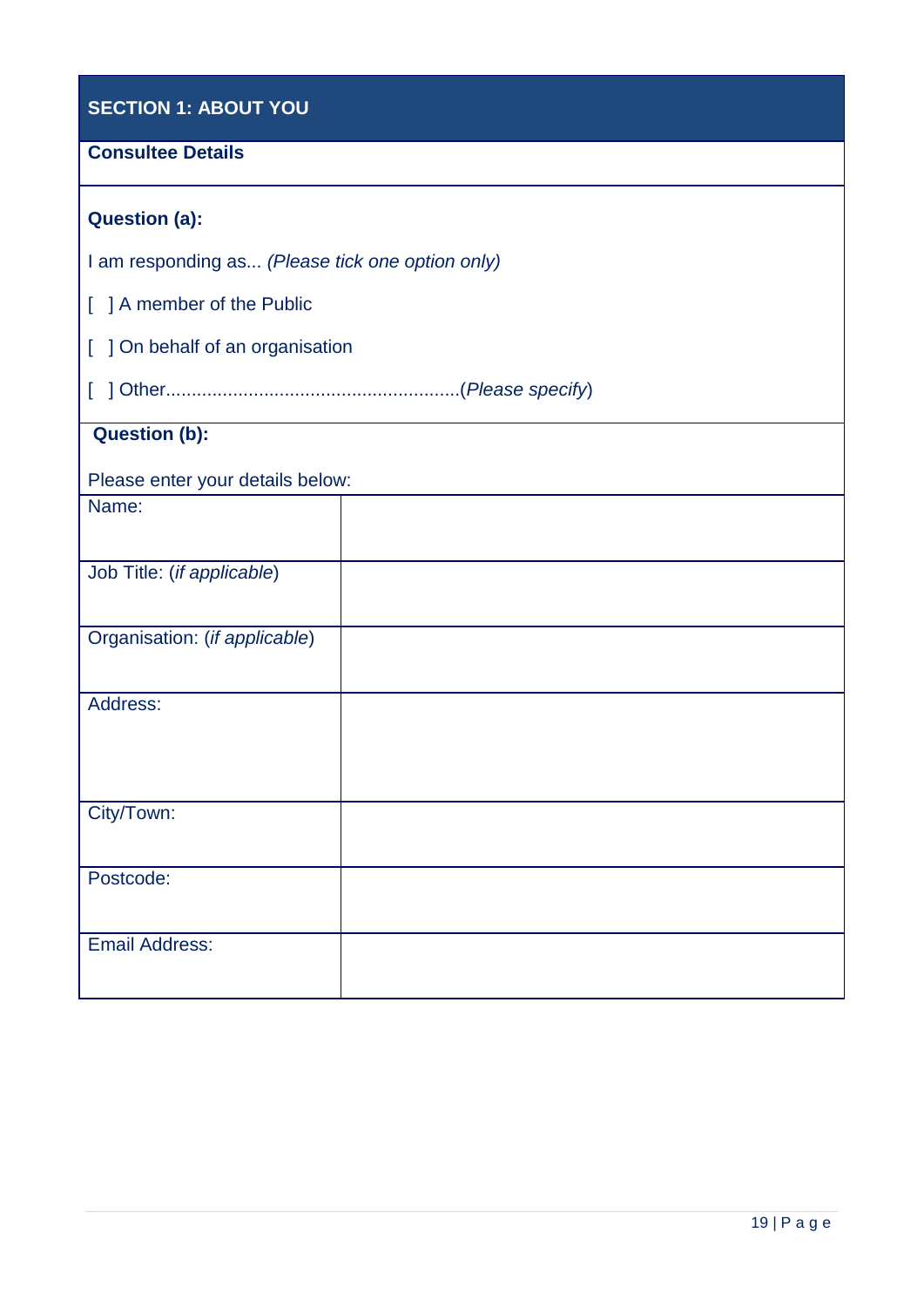#### **TOPIC: SHOULD THERE BE AN OFFENCE OF DOMESTIC ABUSE**

**This consultation seeks views on whether the DOJ should create a specific offence that captures patterns of coercive and controlling behaviour in intimate relationships, in line with the proposed definition of domestic abuse as set out in the draft** *Stopping Domestic and Sexual Violence and Abuse* **Strategy.**

Question 1:

Does the current law adequately provide sufficient protection to victims of domestic abuse? (*Please tick one option only*)

[ ] Yes  $\overline{ }$   $\overline{ }$   $\overline{ }$   $\overline{ }$  No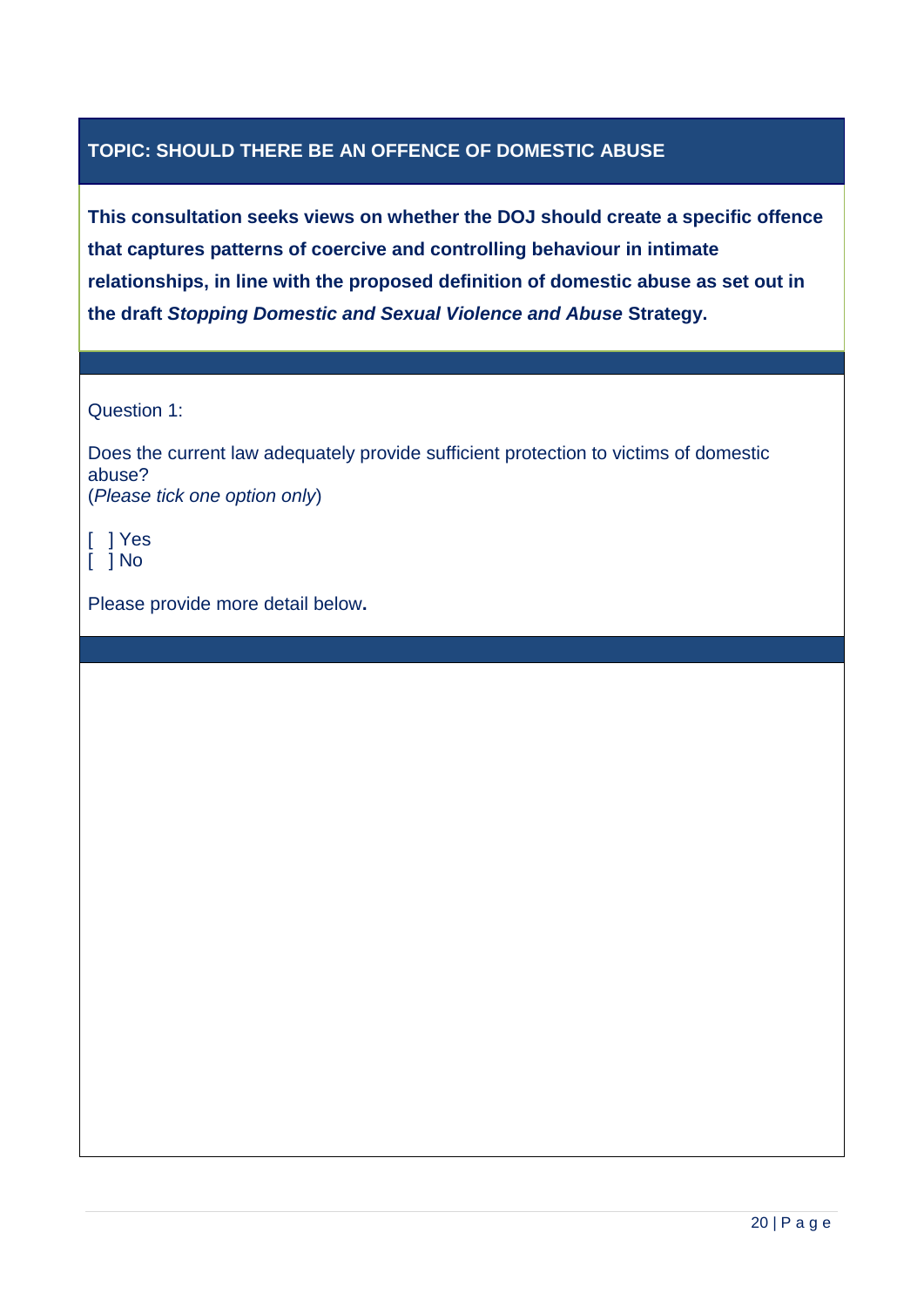#### Question 2:

Should the law be strengthened, for example, to include a specific domestic abuse offence that captures patterns of coercive and controlling behaviour in intimate relationships? (*Please tick one option only*)

[ ] Yes

 $\overline{[}$   $\overline{]}$  No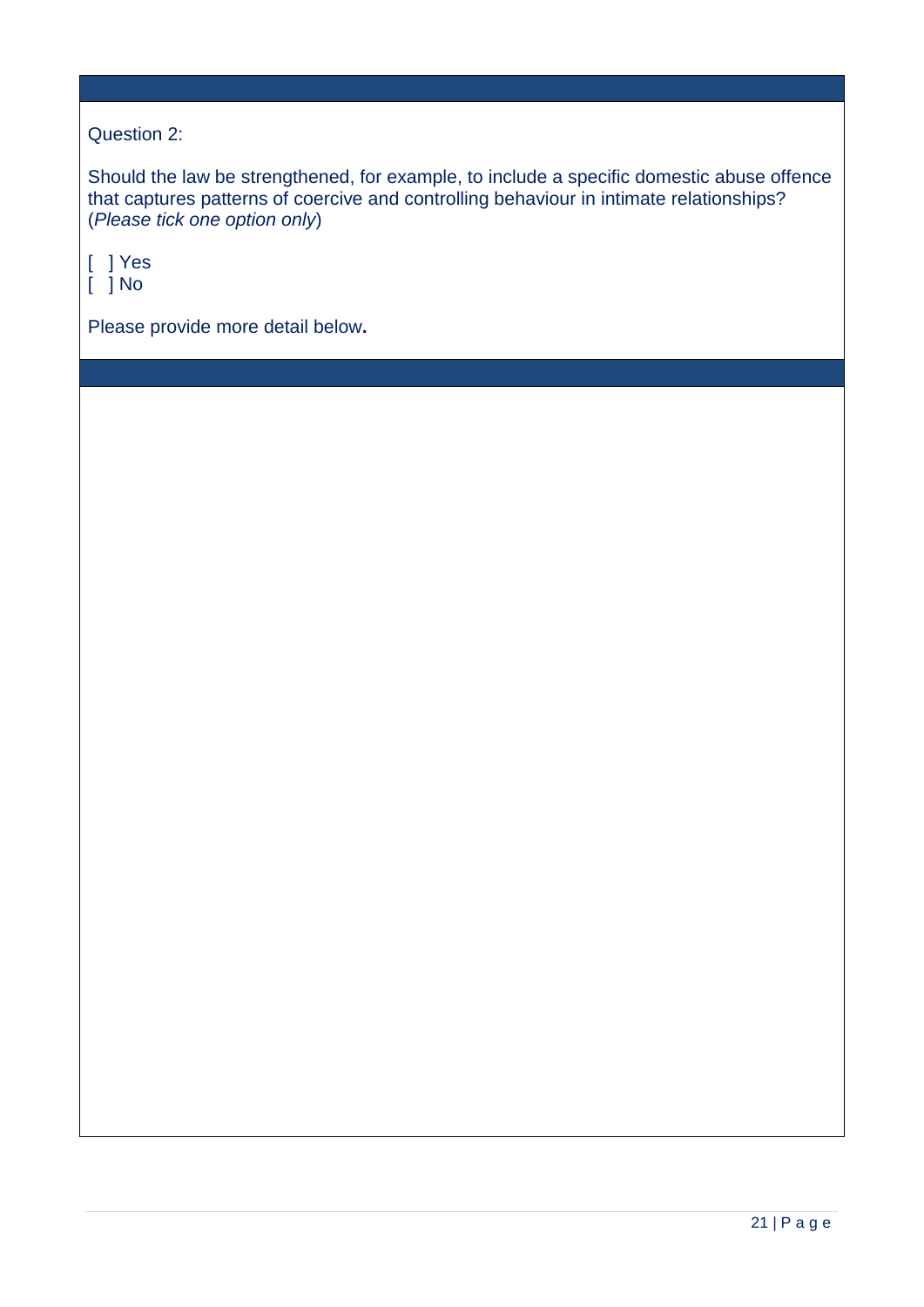Question 3:

How would any changes be practically implemented?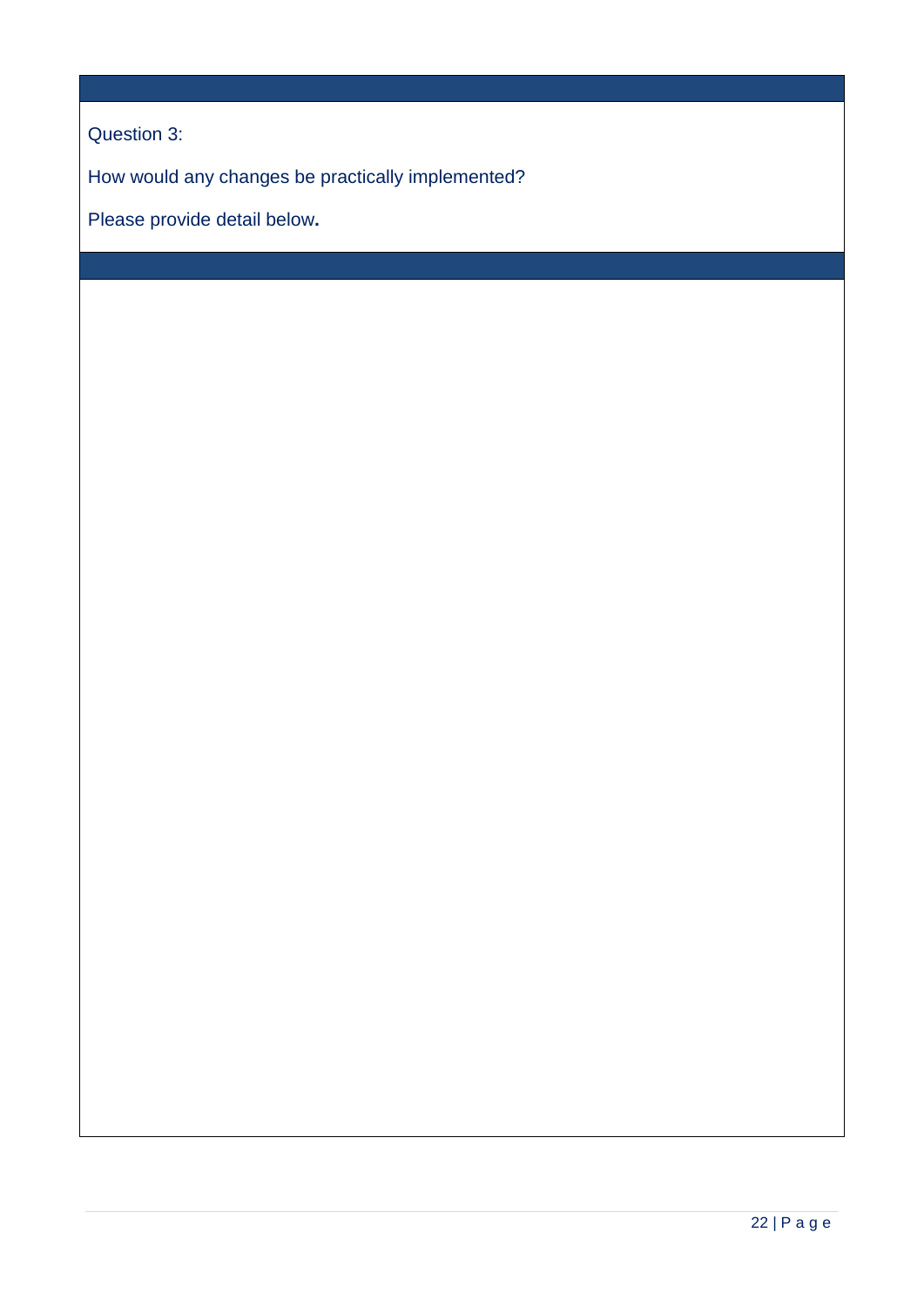#### **OPTIONS FOR DISCLOSING INFORMATION ON DOMESTIC VIOLENCE**

The consultation seeks views on disclosing information about an individual's history of domestic violence to a new partner. It seeks views on a suitable model where the public have a "right to know" or a "right to ask", or whether current arrangements under existing legislation are sufficient. There are three options we would like you to consider:

**Option 1: Continue current arrangements under existing law**

**Option 2: A "Right To Ask" National Disclosure Scheme**

**Option 3: A "Right To Know" National Disclosure Scheme**

**Option 4: A "Right To Ask" and a "Right To Know" National Disclosure Scheme**

#### **OPTION 1: CONTINUE CURRENT ARRANGEMENTS UNDER EXISTING LAW**

Question 4:

To what extent do you believe that the current arrangements are effective in preventing domestic violence?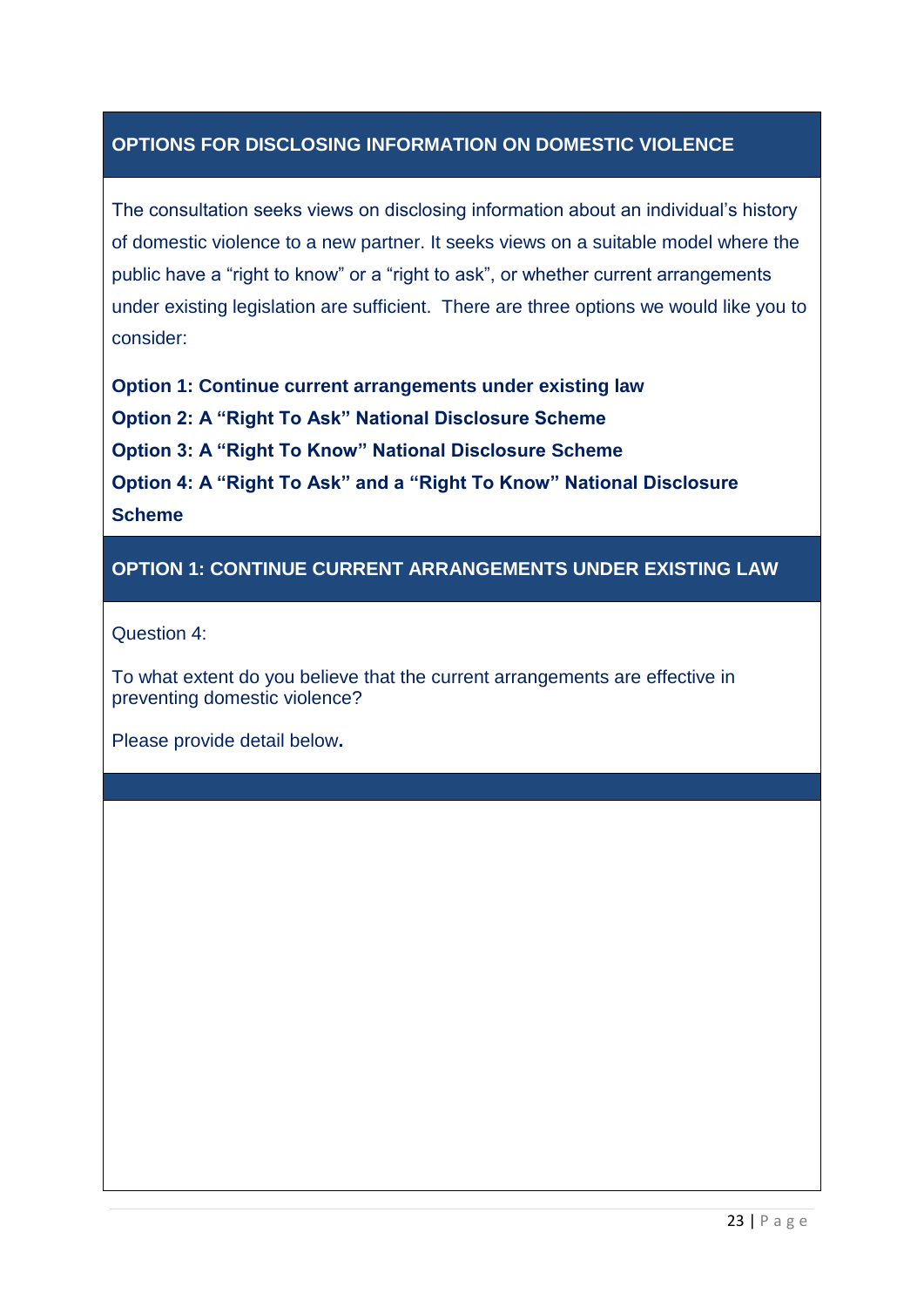Question 5:

How could the current arrangements be improved?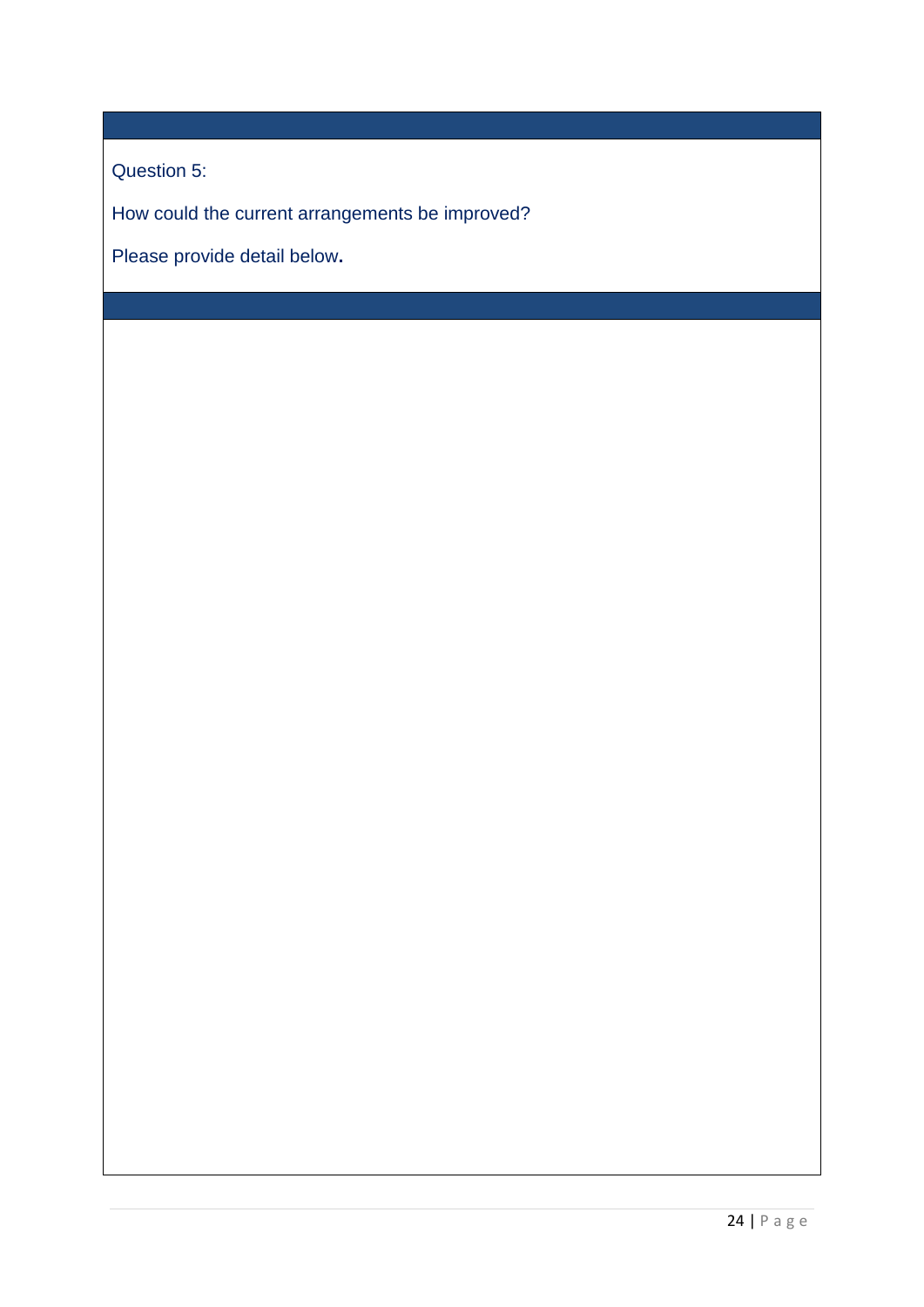### **OPTION 2: A "RIGHT TO ASK" NATIONAL DISCLOSURE SCHEME**

Question 6:

Should a formal system be put in place to enable 'A' to ask the police for information about the previous violent behaviour of 'B'? *(Please tick one option only)*

[ ] Yes [ ] No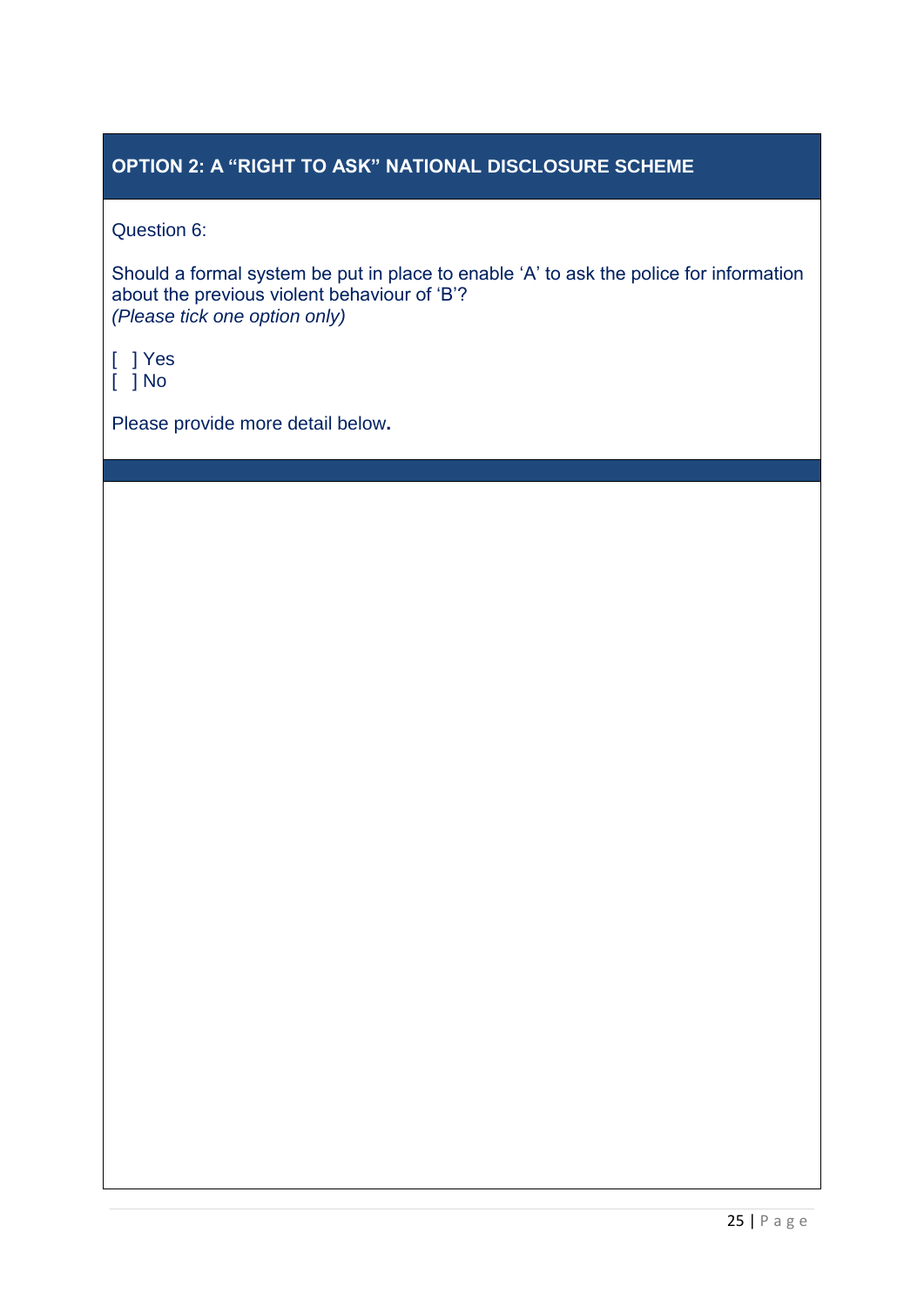#### Question 7:

Do you agree that the proposed model, with appropriate modifications following consultation, is a suitable model to apply under this option? *(Please tick one option only)*

- [ ] Yes
- $\overline{[}$   $\overline{]}$  No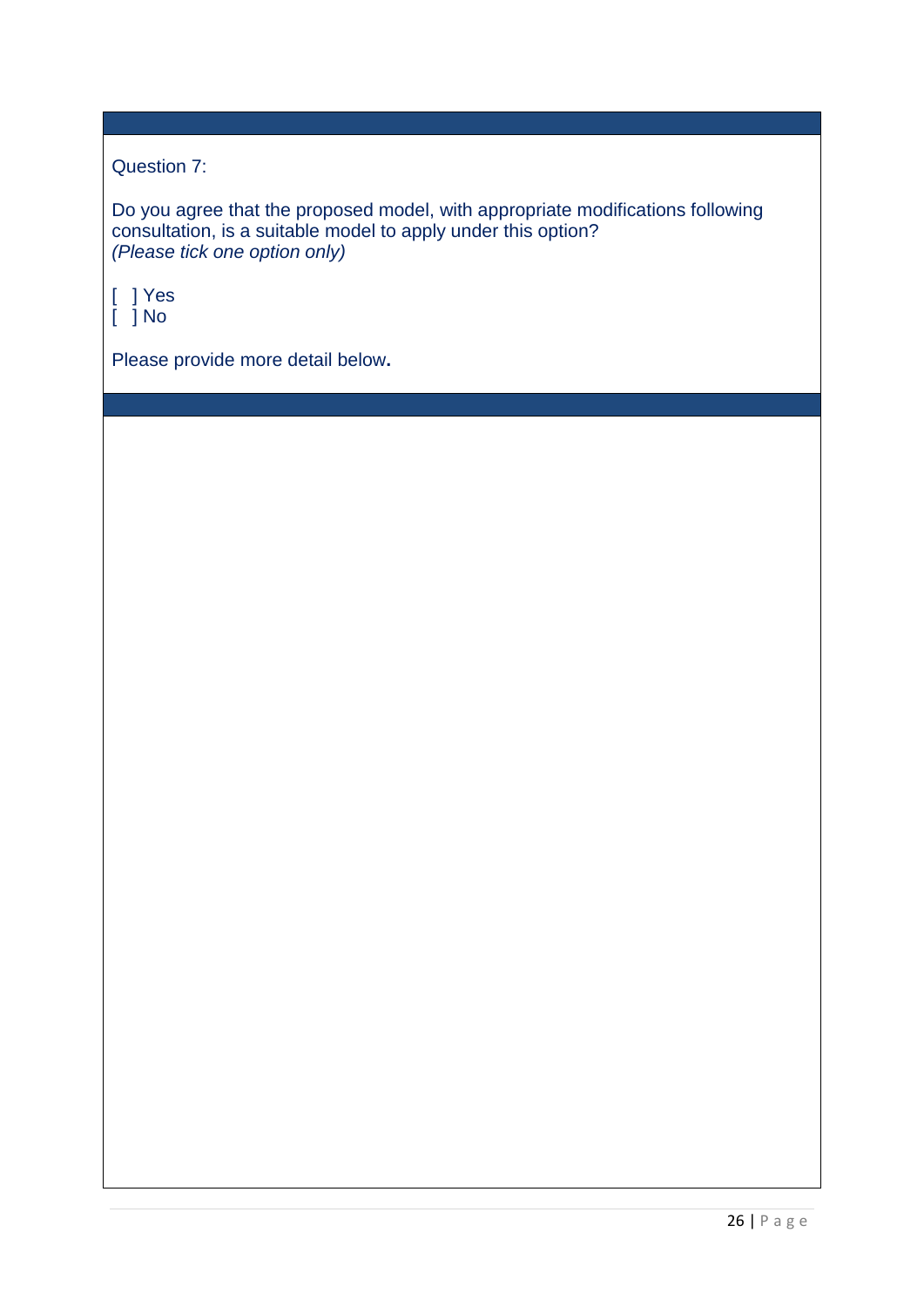Question 8:

- a) What do you see as the potential risks and benefits?
- b) How might any risks be minimised?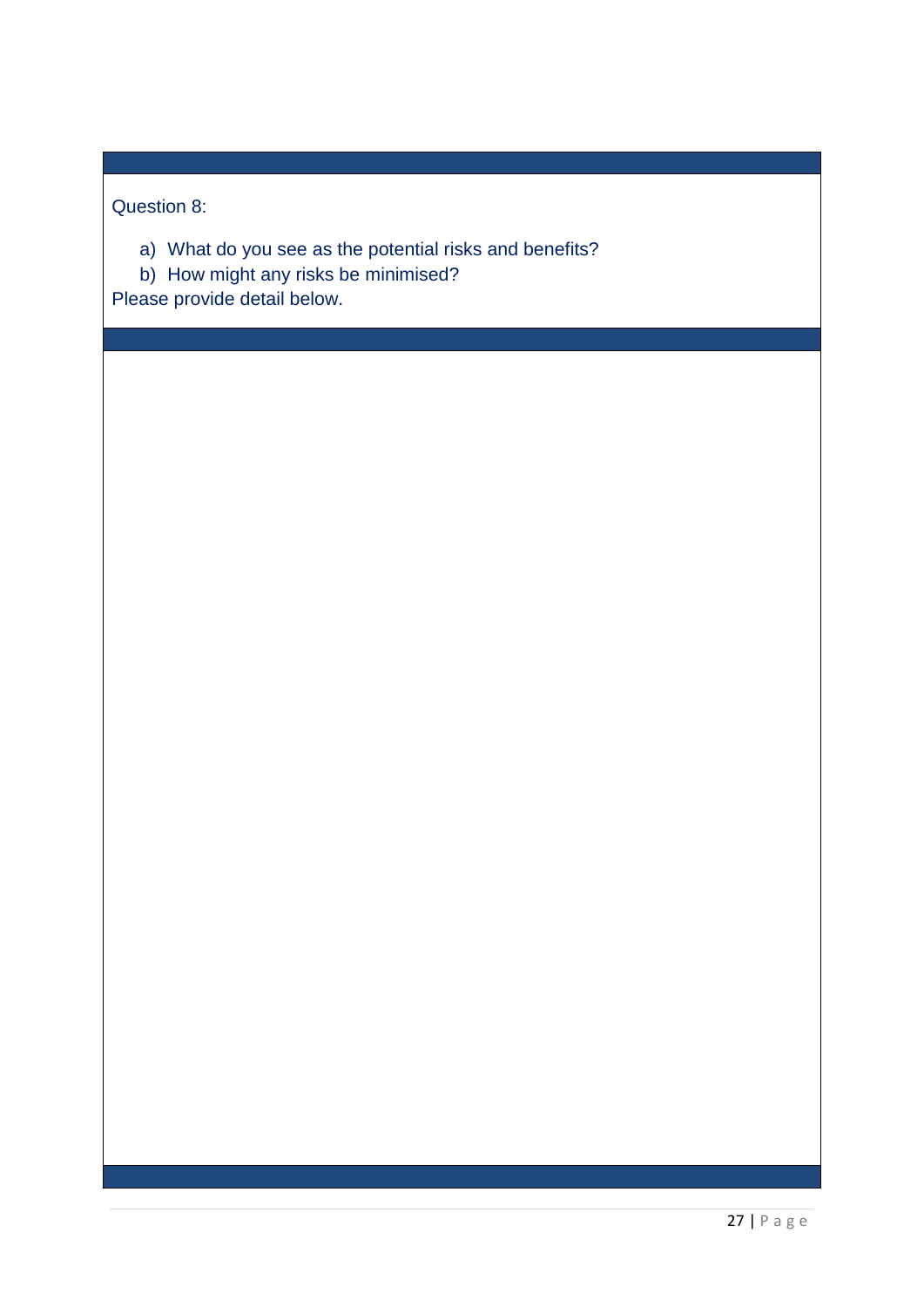### **OPTION 3: A "RIGHT TO KNOW" NATIONAL DISCLOSURE SCHEME**

Question 9:

Should a 'right to know' system be put in place to ensure that the PSNI proactively shares information to 'A' about the previous violent behaviour of 'B'? *(Please tick one option only)*

|  | Yes  |
|--|------|
|  | 1 No |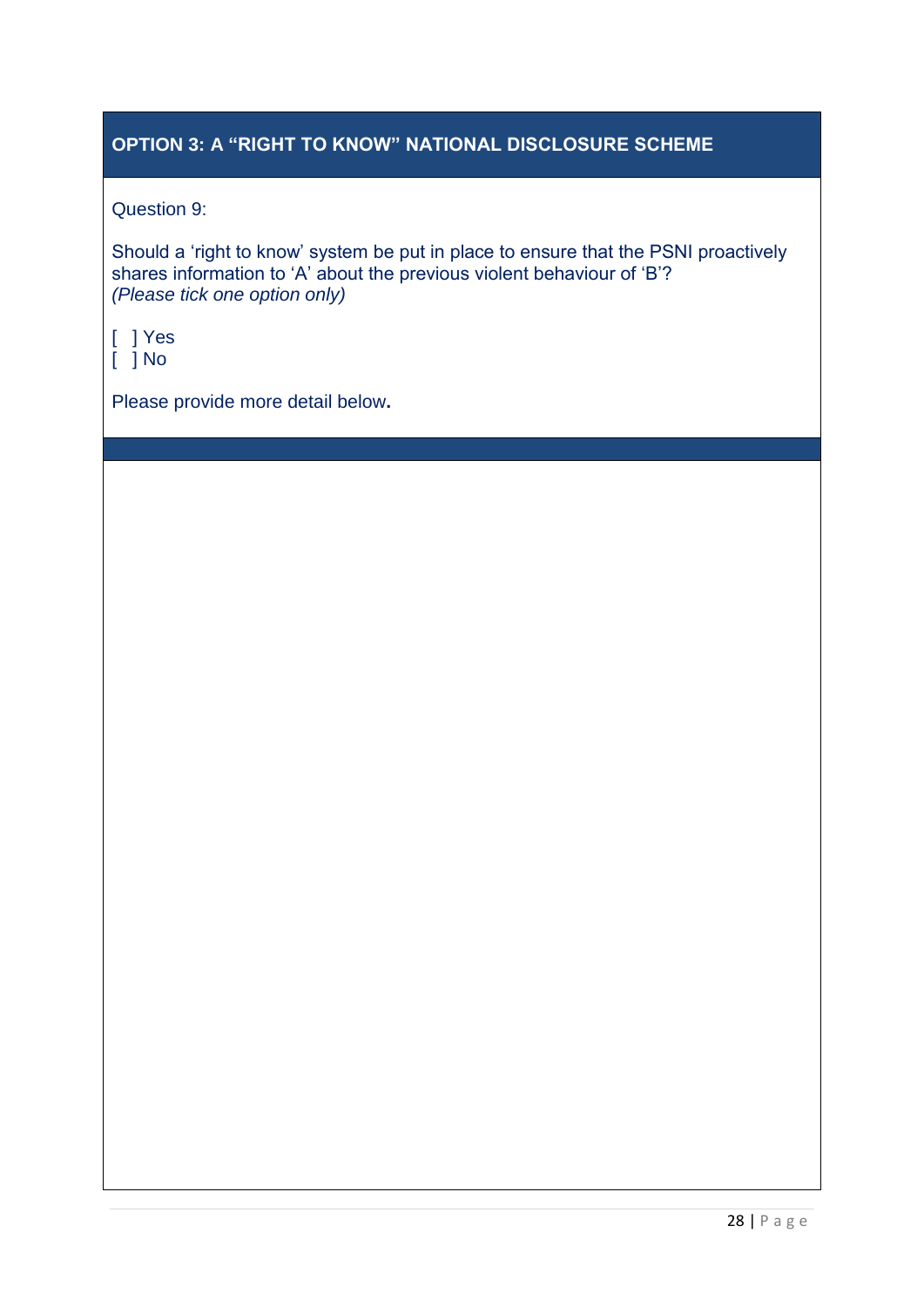Question 10:

- a) What do you see as the potential risks and benefits of such a scheme?
- b) How might any risks be minimised?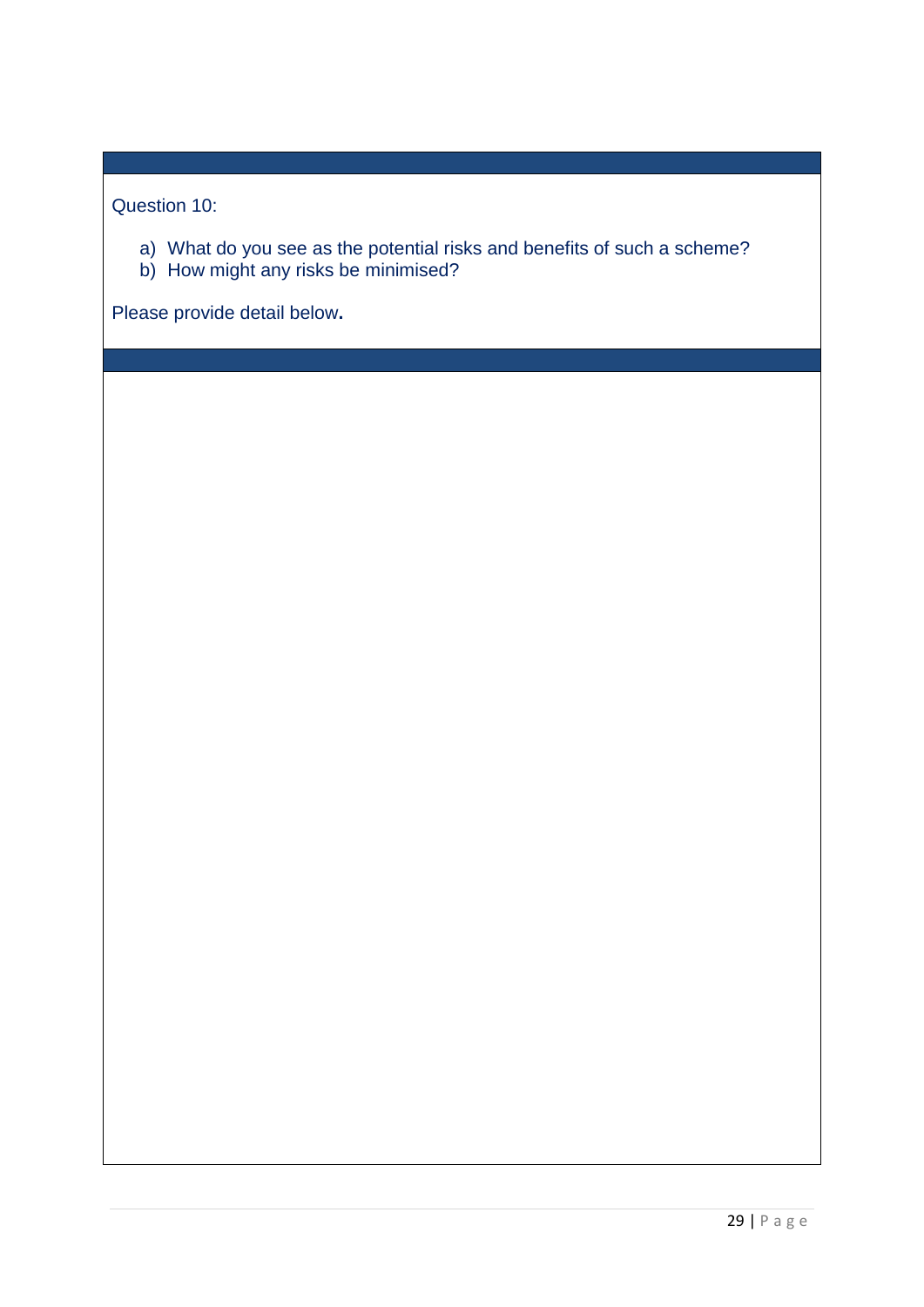Question 11:

What other mechanisms for disclosing information about a subject's violent behaviour do you consider appropriate?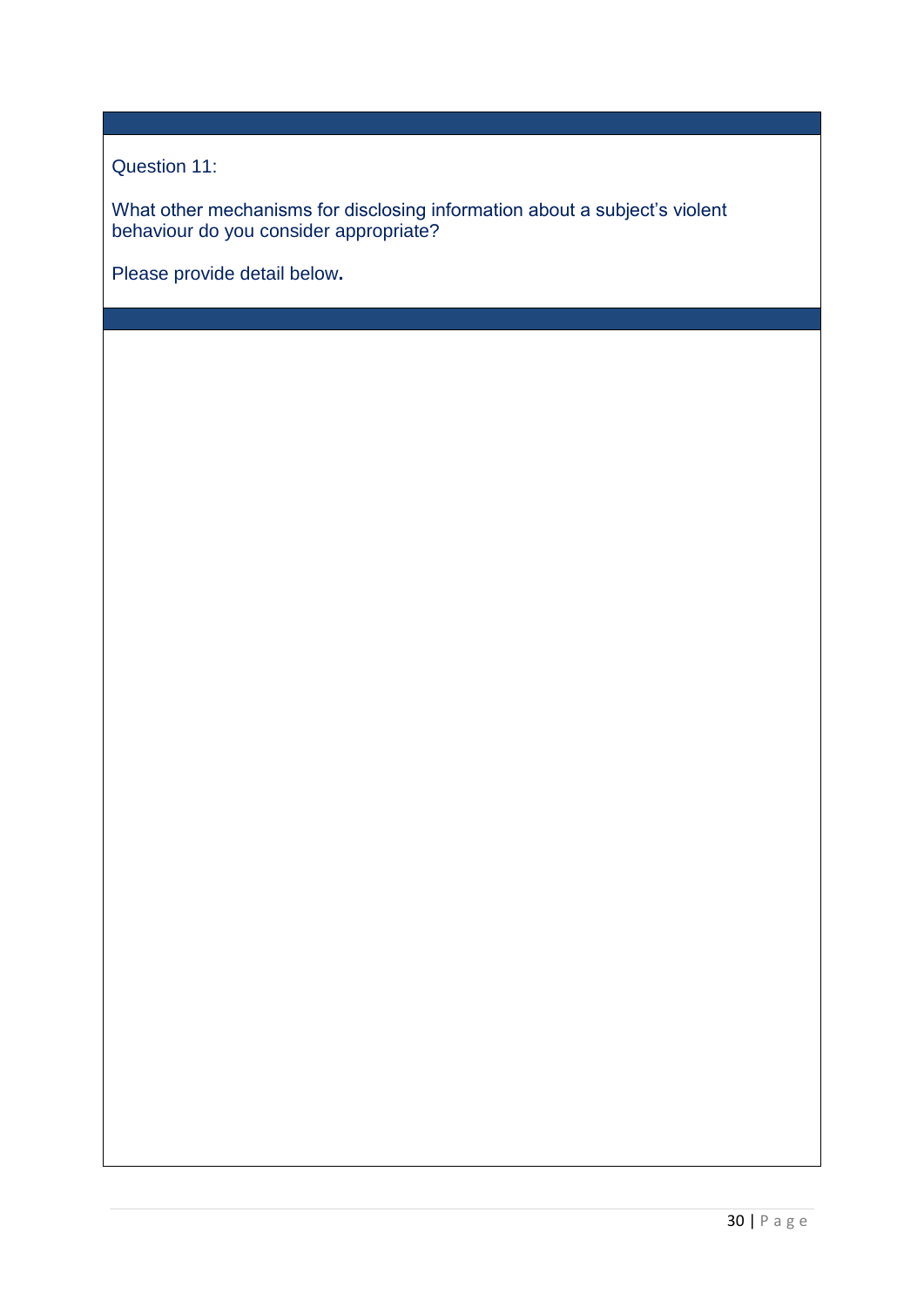#### **OPTION 4: A "RIGHT TO ASK" AND A "RIGHT TO KNOW" NATIONAL DISCLOSURE SCHEME**

#### Question 12:

Should both a 'right to ask' and a 'right to know' system be put in place to:

- enable 'A' to ask the police for information about the previous violent behaviour of 'B', and
- ensure that the PSNI proactively shares information to 'A' about the previous violent behaviour of 'B'?

*(Please tick one option only)*

[ ] Yes  $\int$   $\int$  No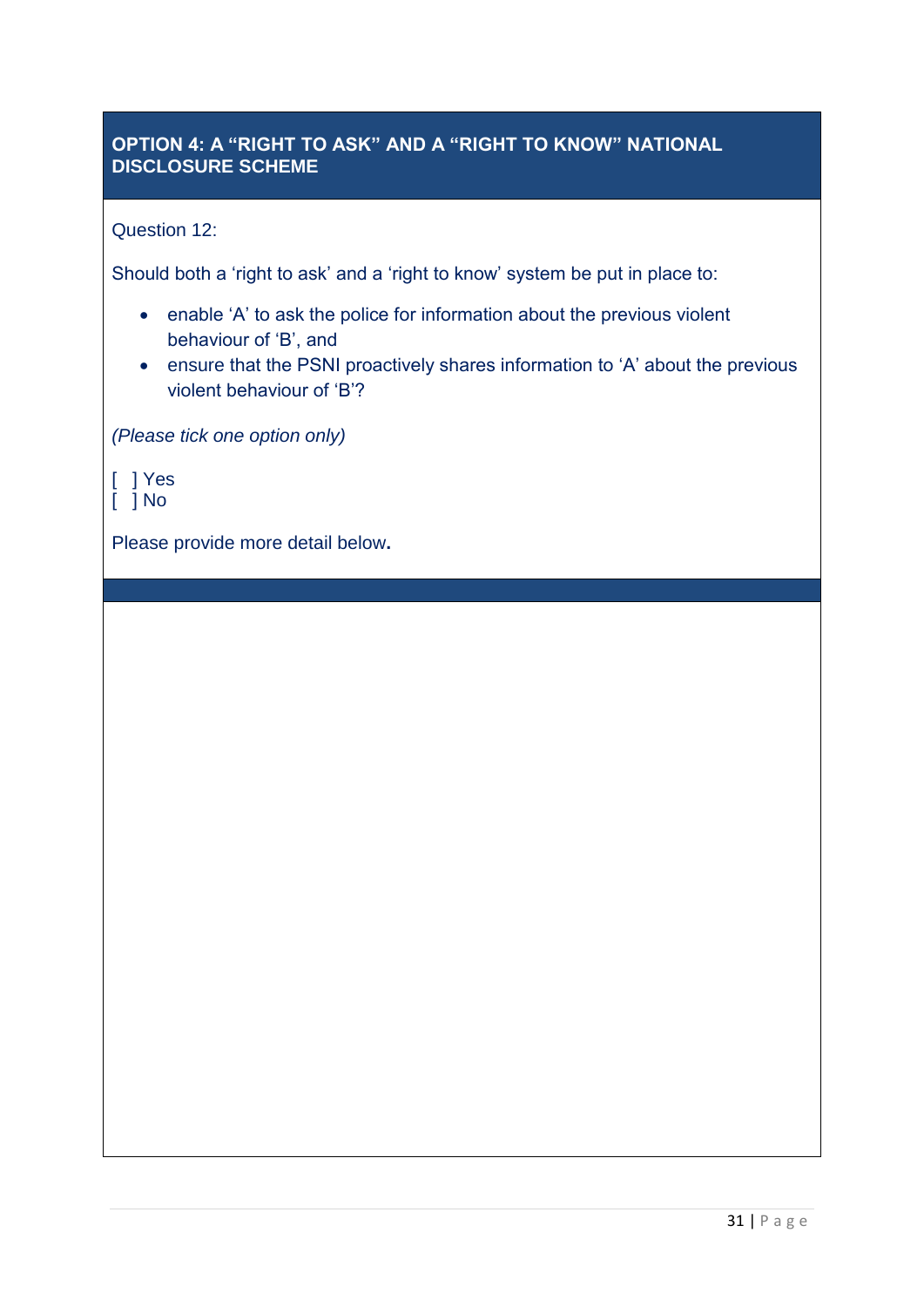Question 13:

a) What do you see as the potential risks and benefits?

b) How might any risks be minimised?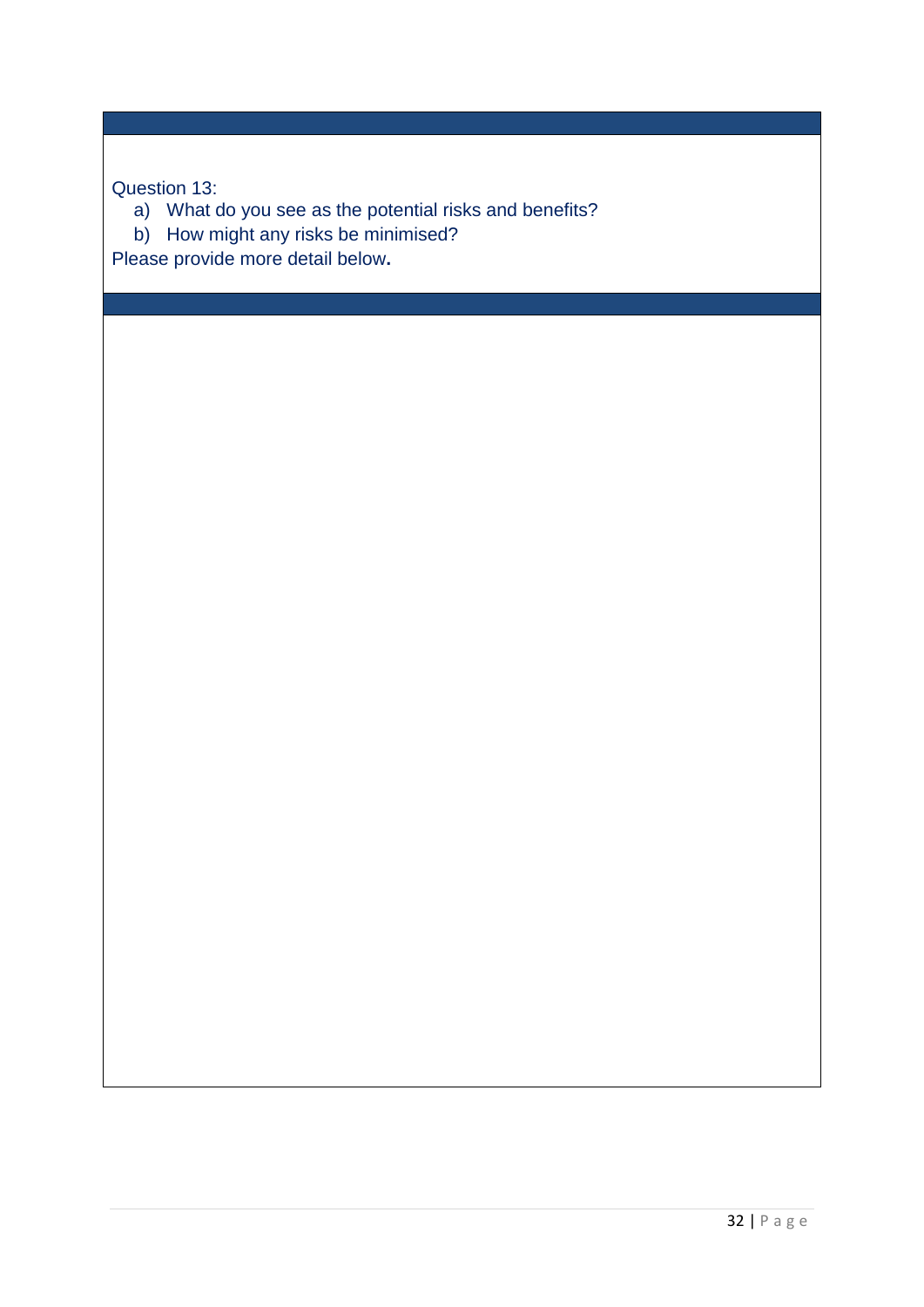Question 14:

What measures should be put in place to address some of the challenges identified during the pilot in England and Wales?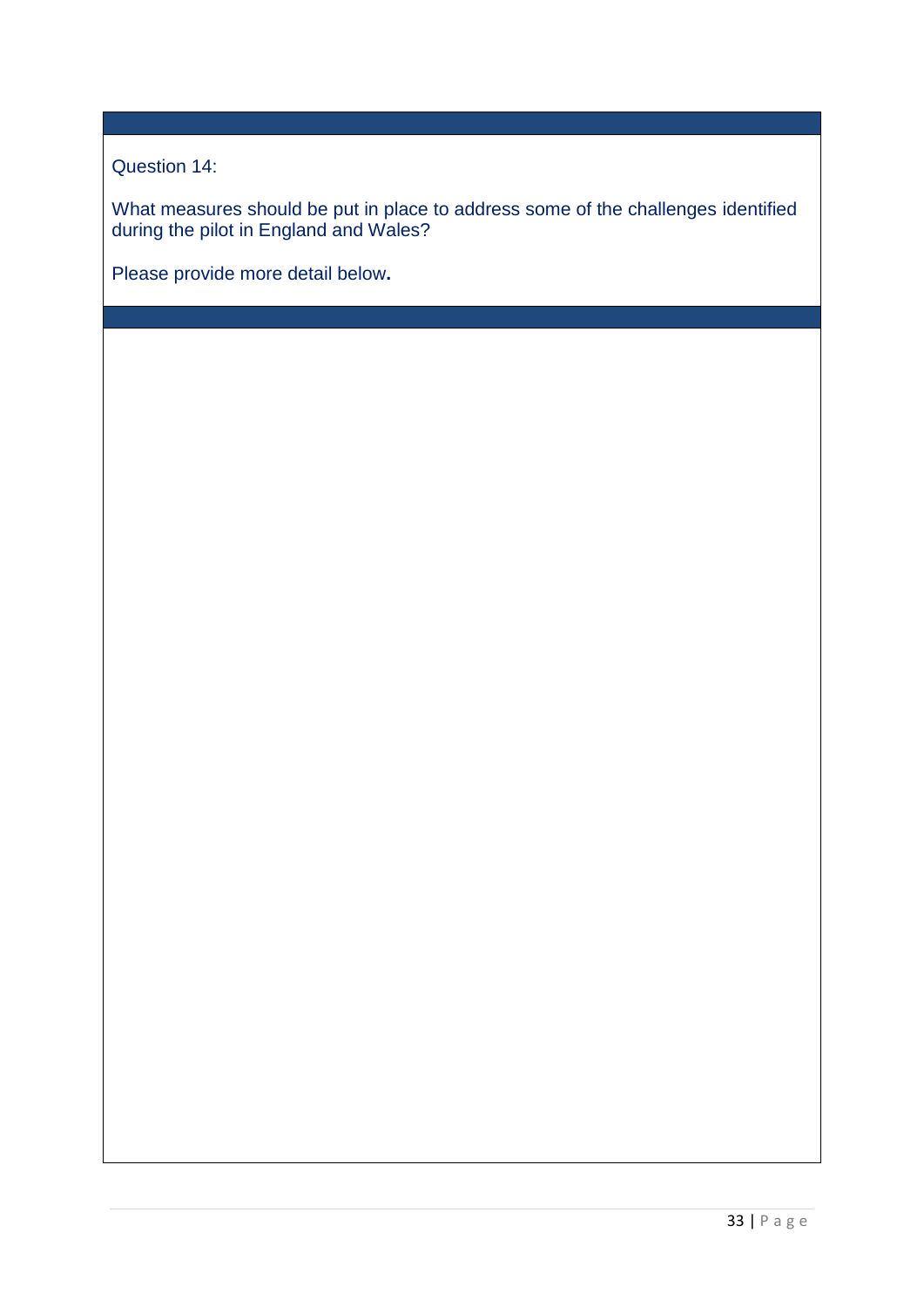### **Scope of Disclosure**

Question 15:

Should disclosure cover all violent behaviour by 'B' or only those relating to domestic violence instances? *(Please tick one option only)*

[ ] Yes [ ] No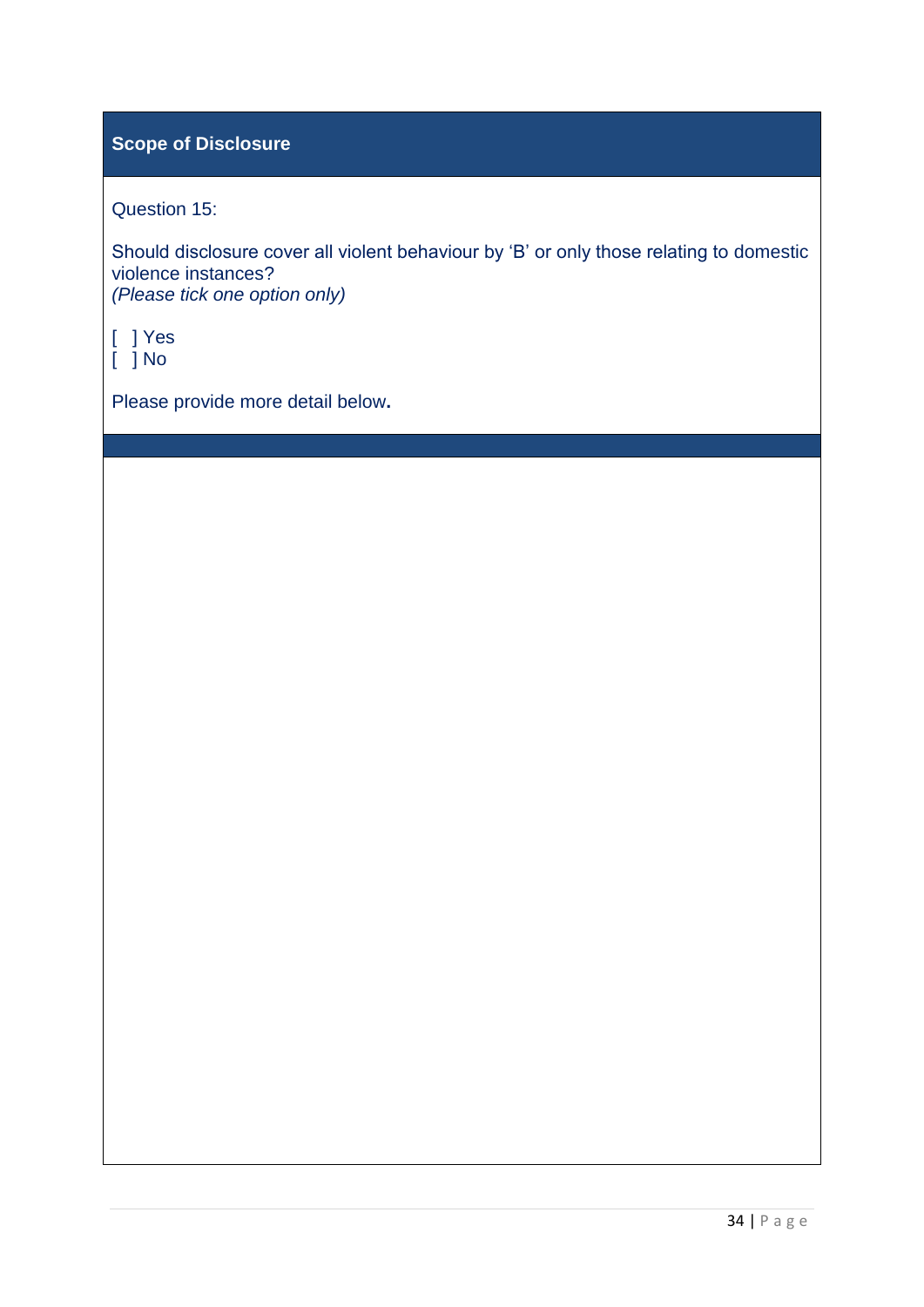### Question 16:

Should disclosure of 'B's' violent behaviour be extended beyond convictions to encompass intelligence? *(Please tick one option only)*

[ ] Yes  $\int$   $\int$  No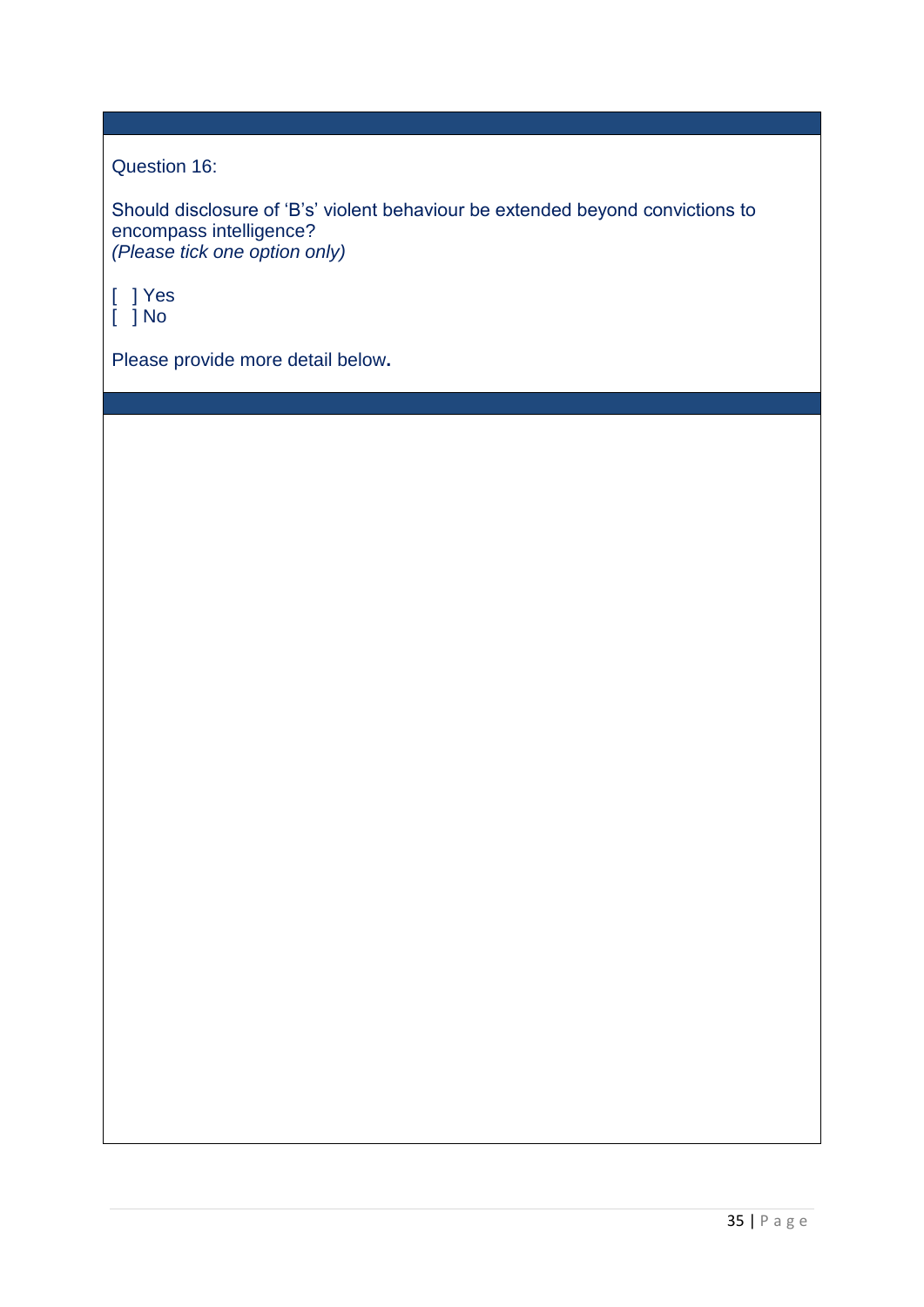### Question 17:

Do you agree that information should be disclosed to third parties other than 'A' (e.g. a sibling or parent of 'A') *(Please tick one option only)*

[ ] Yes

 $\overline{[}$   $\overline{]}$  No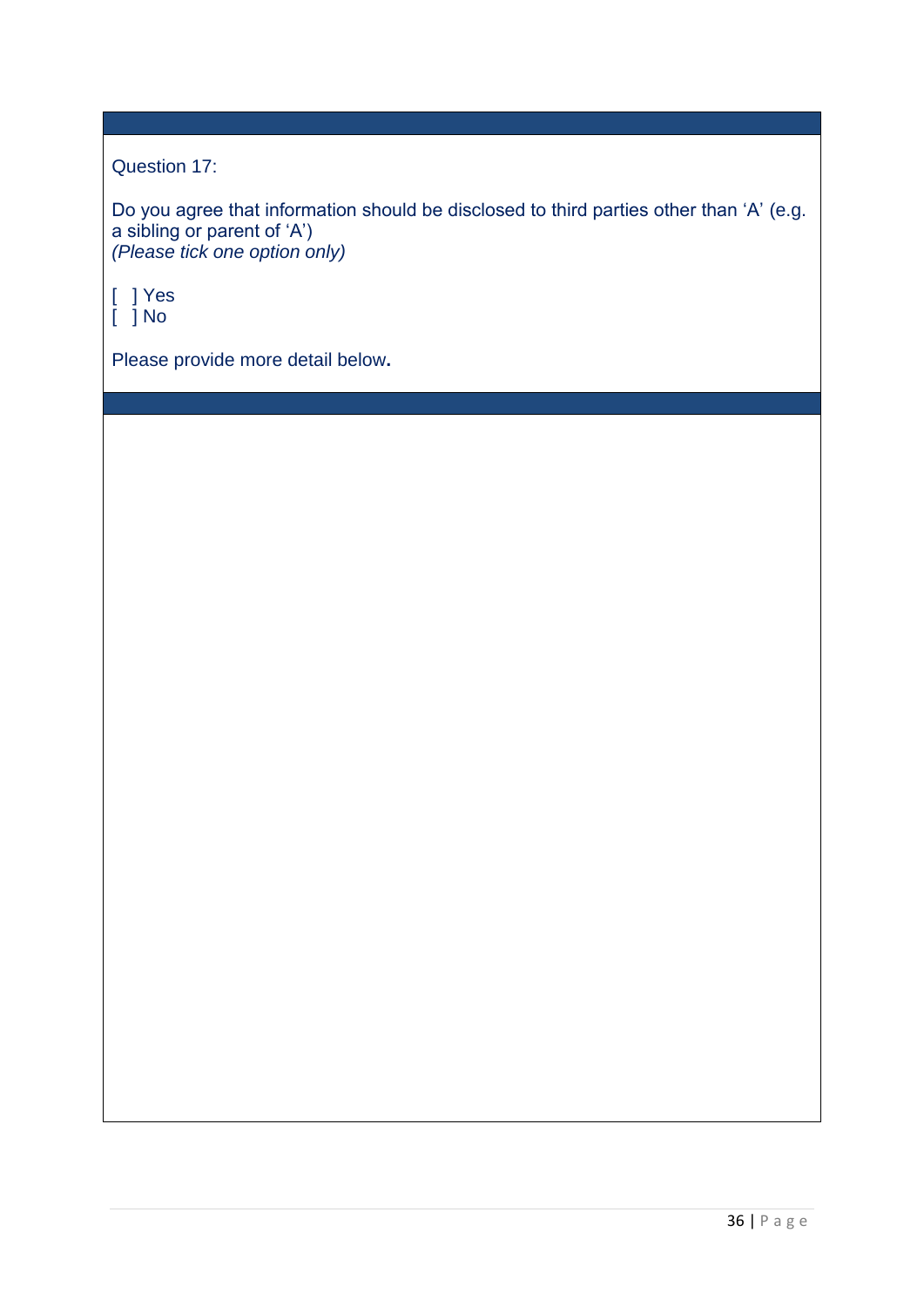Question 18:

What should be the extent of the relationship between the 'A' and 'B' before a disclosure is considered*?*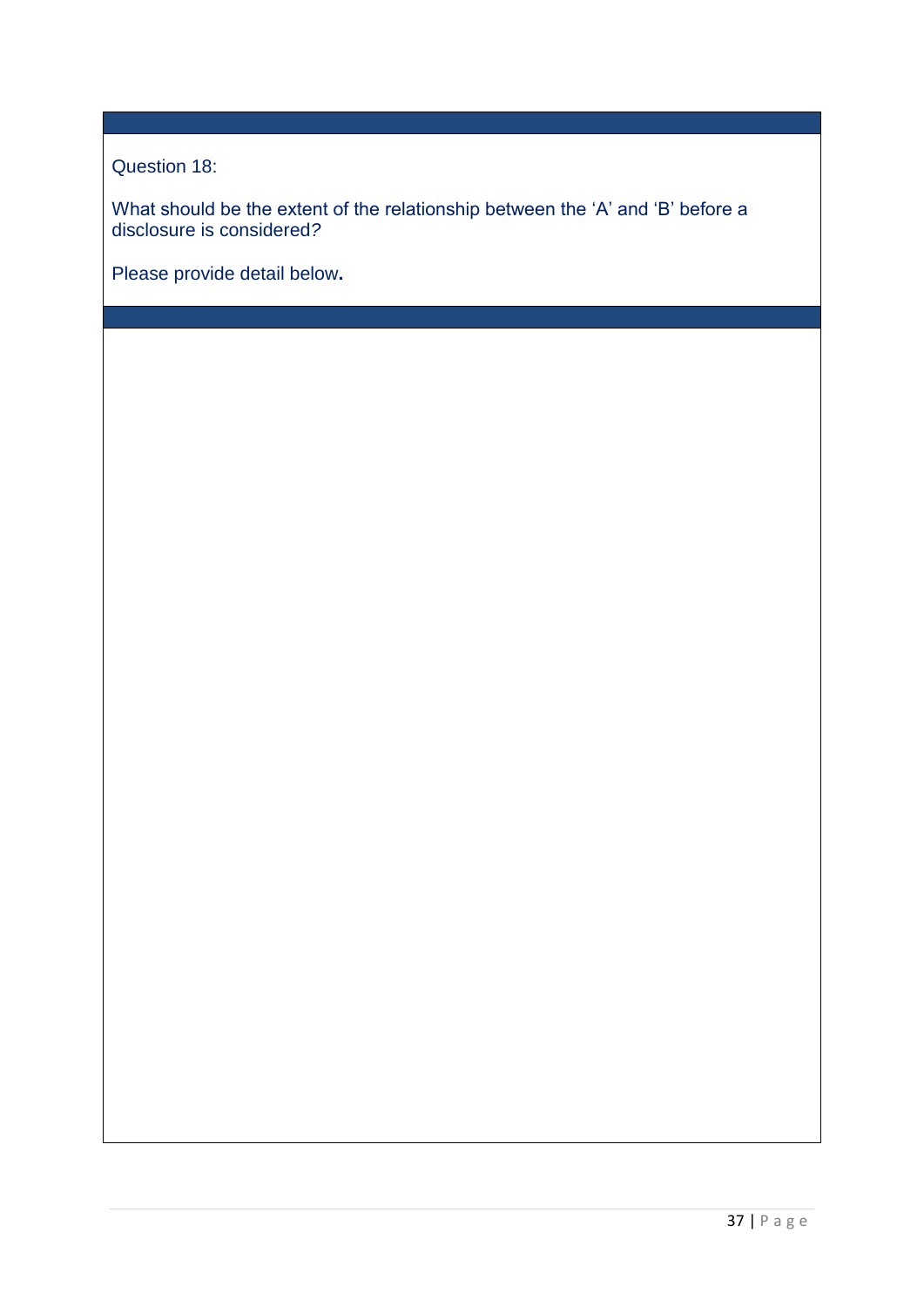Question 19:

What in your view are the circumstances where a disclosure should not be made?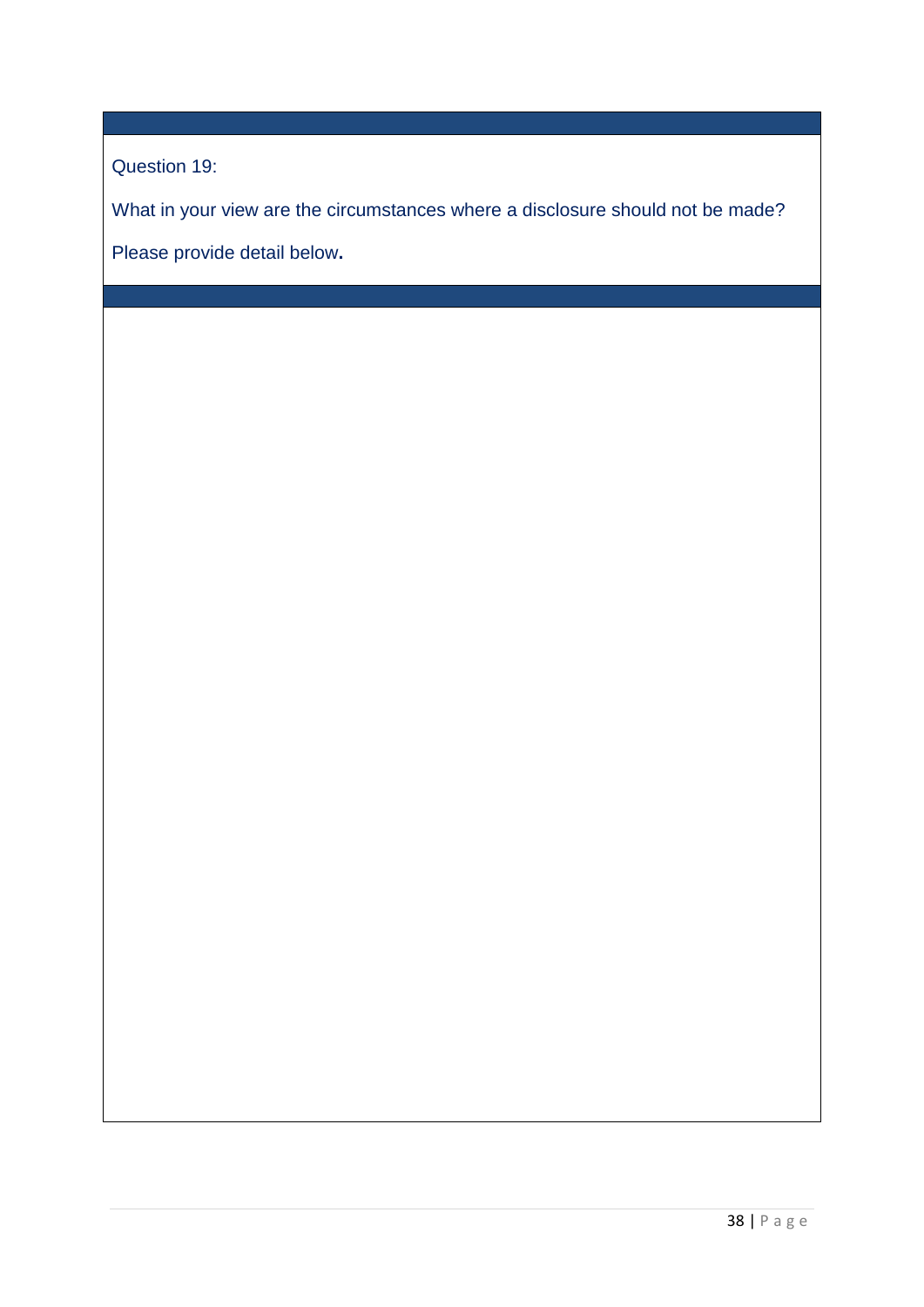Question 20:

Are you aware of any disclosure scheme models in other jurisdictions that we should explore?

*(Please tick one option only)*

- [ ] Yes
- $\overline{[}$   $\overline{]}$  No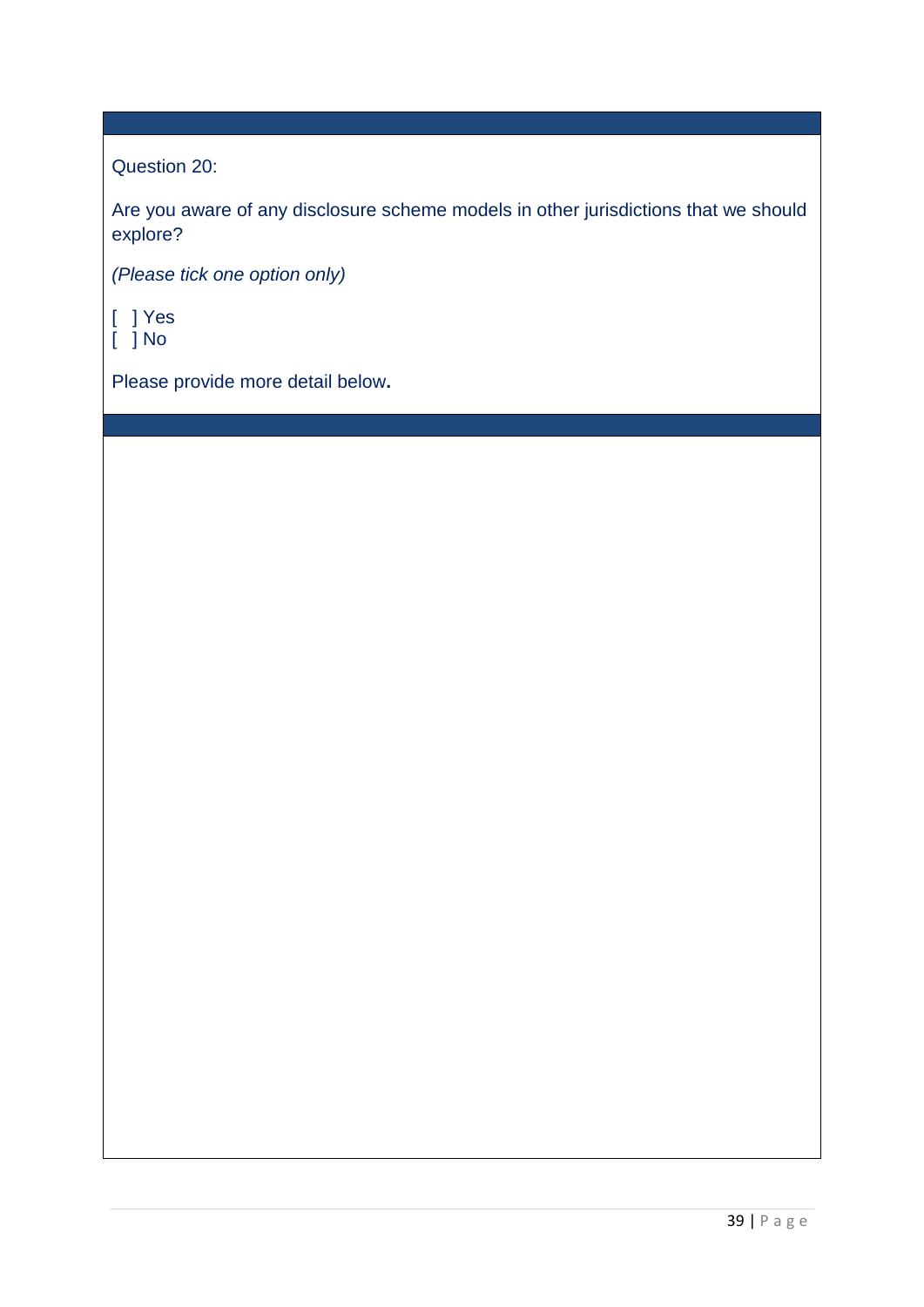#### **IMPACT OF THE CONSULTATION PROPOSALS - EQUALITY AND HUMAN RIGHTS**

Section 75 of the Northern Ireland Act 1998 requires Departments to "have due regard" to the need to promote equality of opportunity between persons of different religious belief, political opinion, racial group, age, marital status or sexual orientation; between men and women generally; between persons with a disability and persons without; and between persons with dependants and persons without. Departments are also required to "have regard" to the desirability of promoting good relations between persons of a different religious belief, political opinion or racial group.

Question 21:

What are your views on the impact of current arrangements for different groups?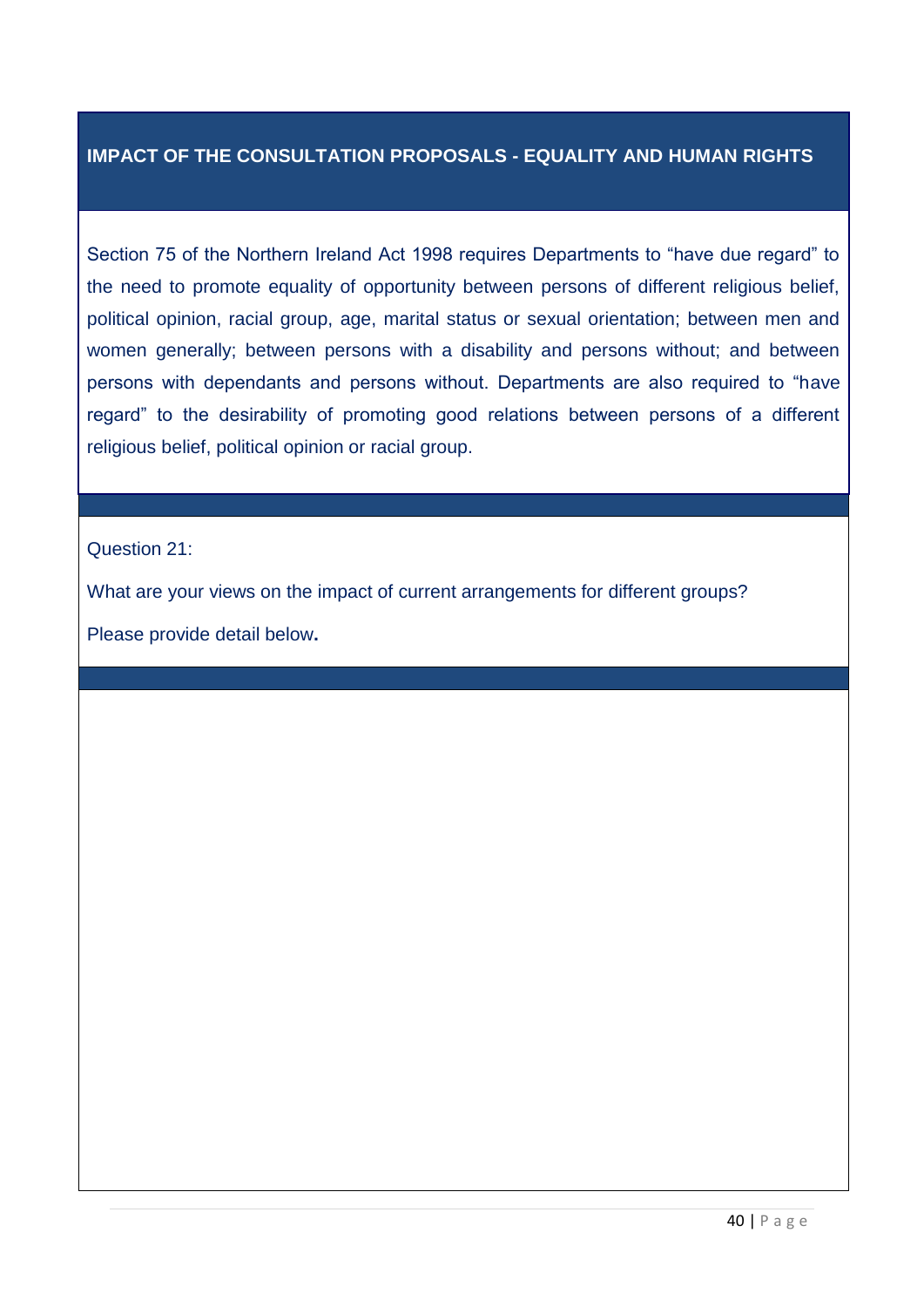### **IMPACT OF THE CONSULTATION PROPOSALS - EQUALITY AND HUMAN RIGHTS**

Question 22:

What are your views on the impact of a domestic abuse offence for different groups?

*(If you consider there will be adverse impact on certain groups, please give details and comment on what you think should be added or removed to alleviate this impact.)*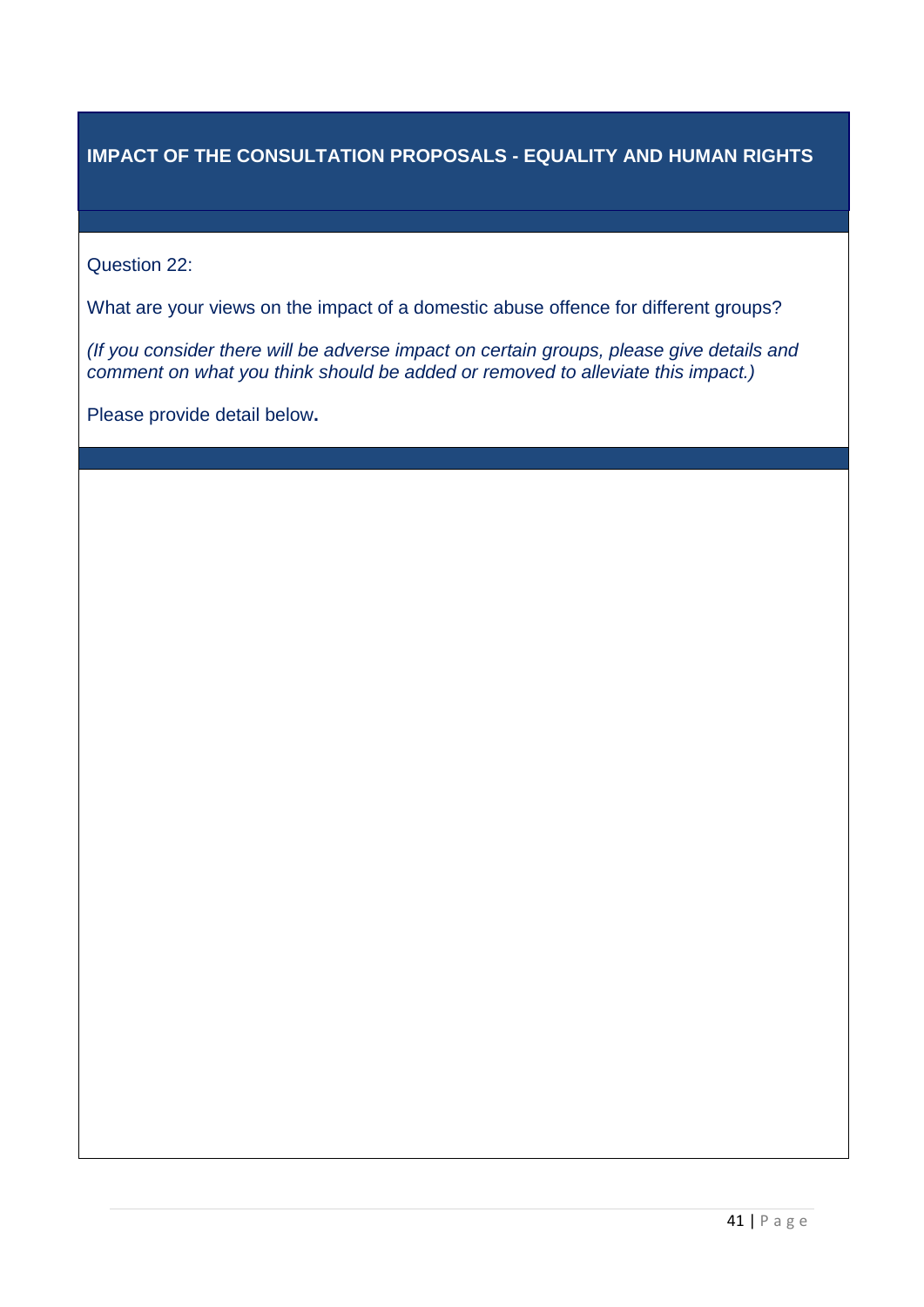Question 23:

What are your views on the impact of a "right to ask" scheme for different groups?

*(If you consider there will be adverse impact on certain groups, please give details and comment on what you think should be added or removed to alleviate this impact.)*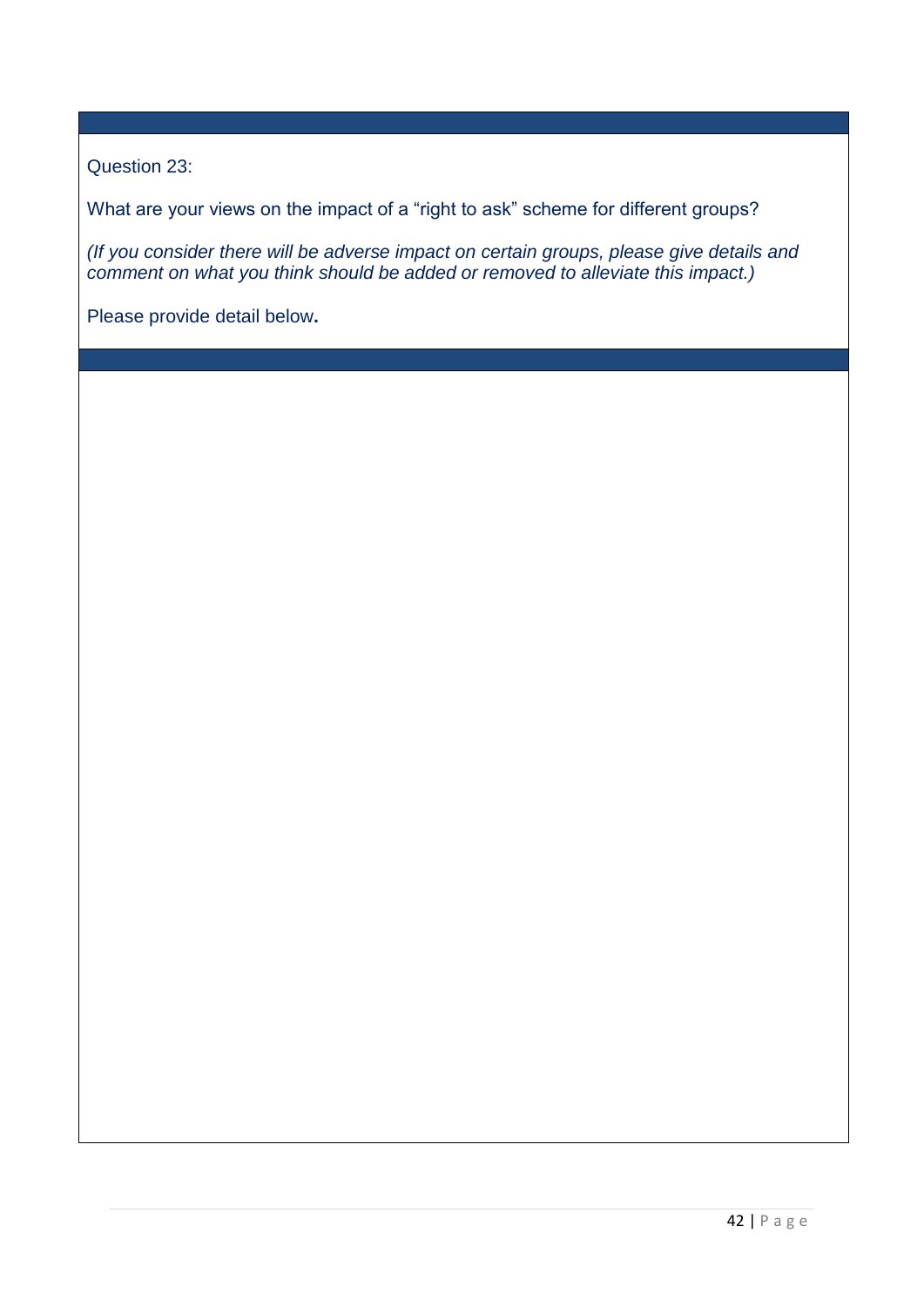Question 24:

What are your views on the impact of a "right to know" scheme for different groups?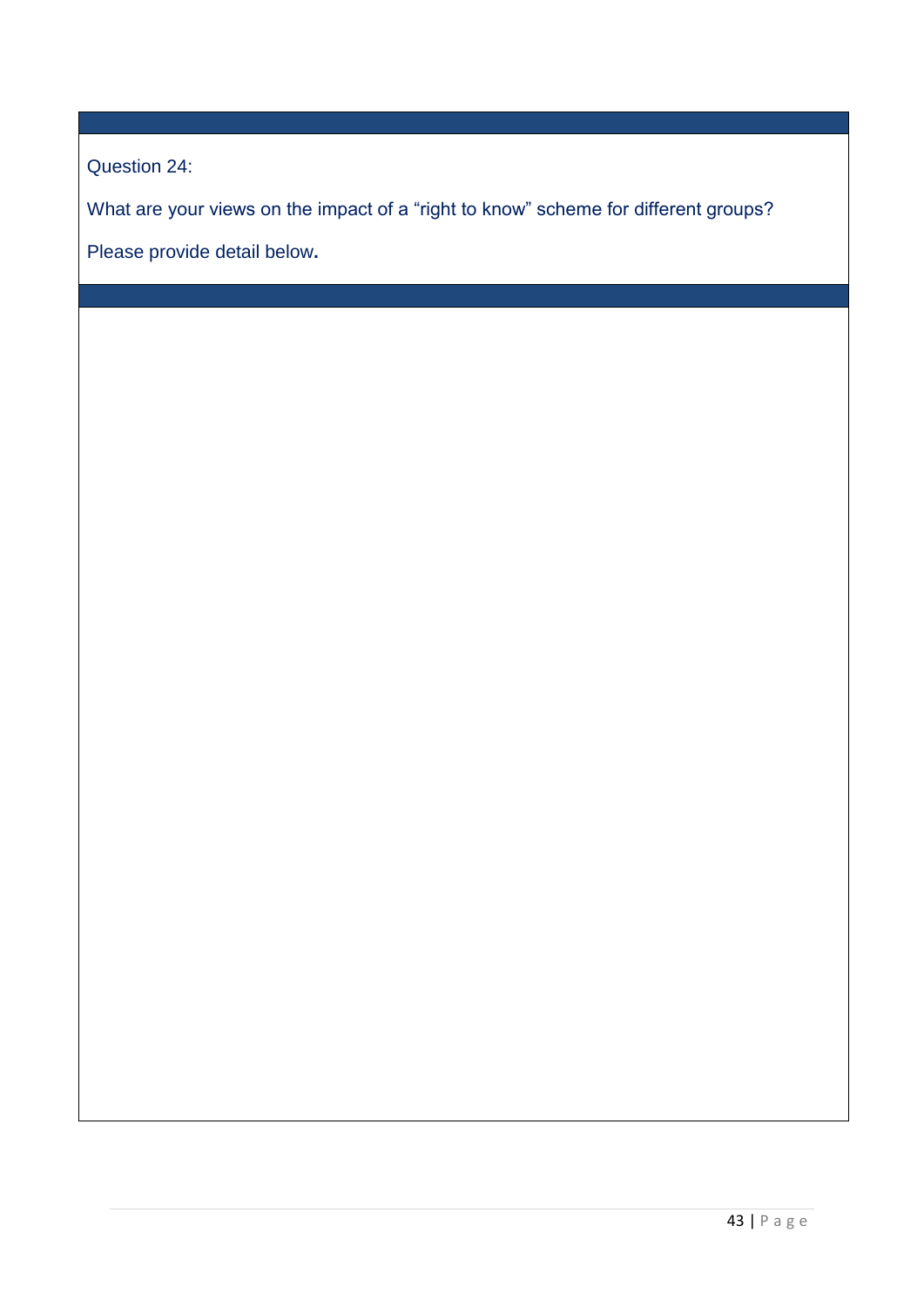Question 25:

Is there an opportunity to better promote equality of opportunity or good relations? (*Please tick one option only*)

[ ] Yes [ ] No

Please give details as to how.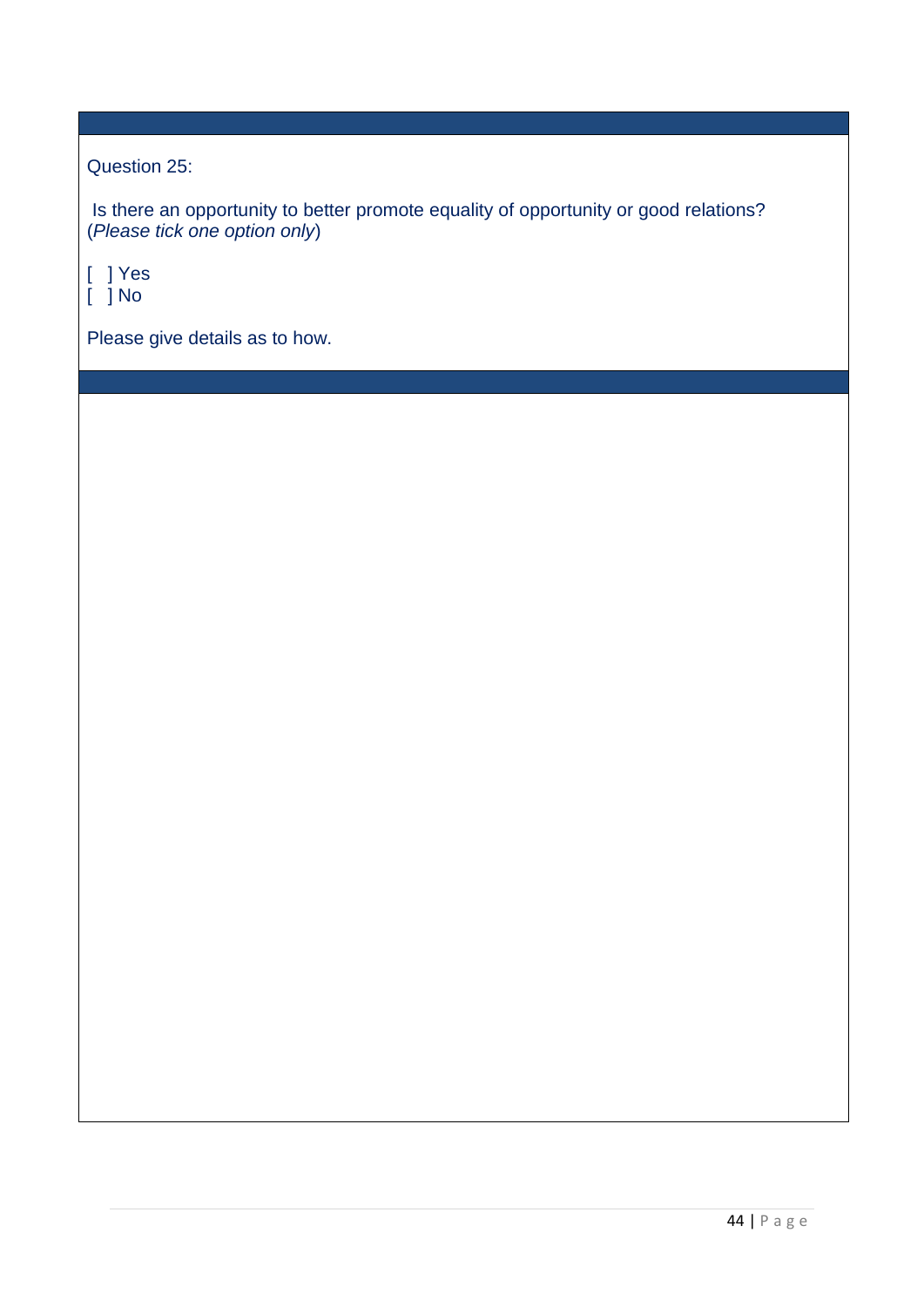Question 26:

Are there any aspects of these proposals where you consider potential human rights violations may occur? (*Please tick one option only)*

[ ] Yes  $\int$   $\int$  No

Please give details.